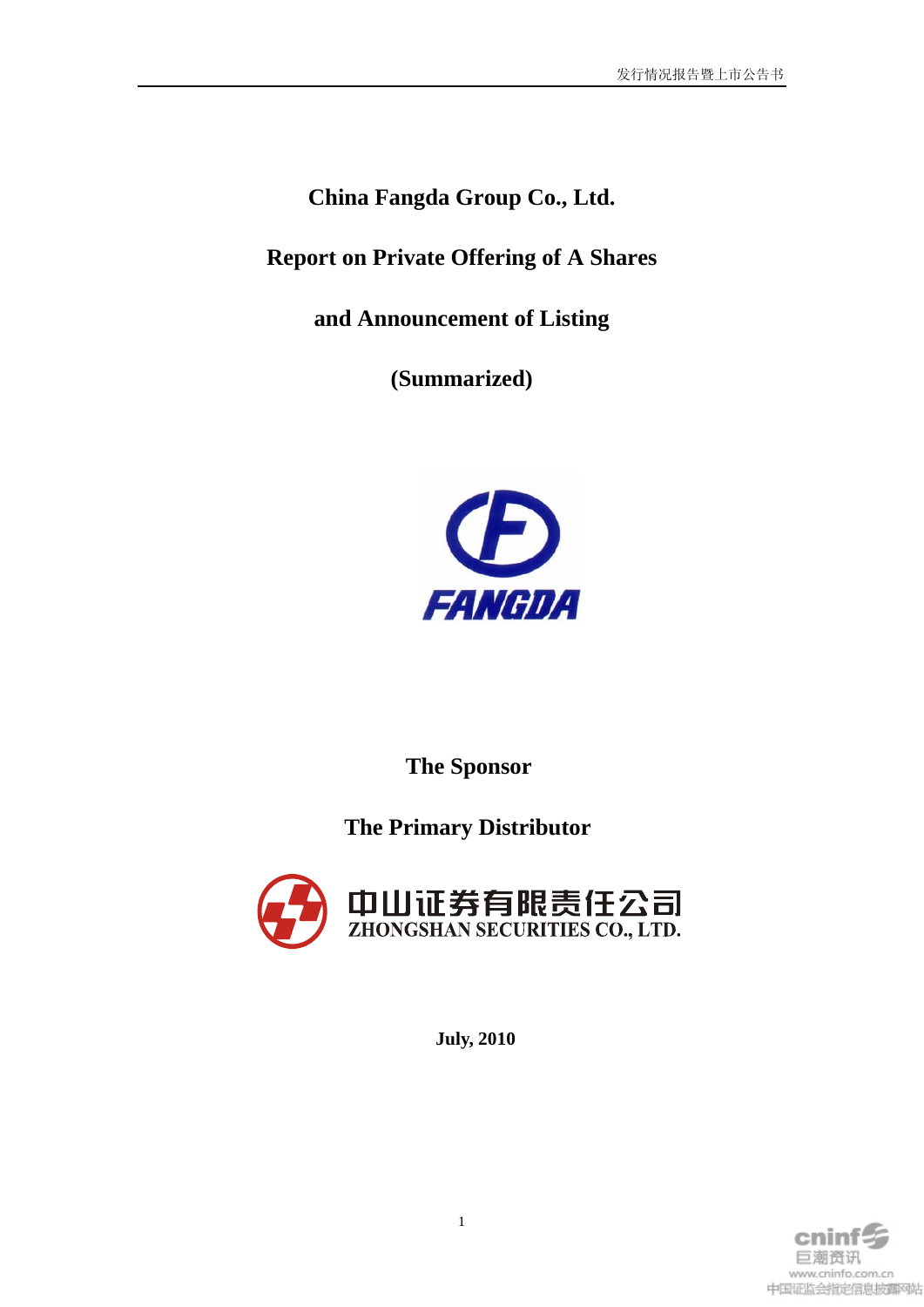The Company and members of the Board hereby declare to be responsible for the truthfulness, accuracy, and integrity of this announcement and will assume individual and joint liability for any false record, misleading statements or significant omission exist in the announcement.

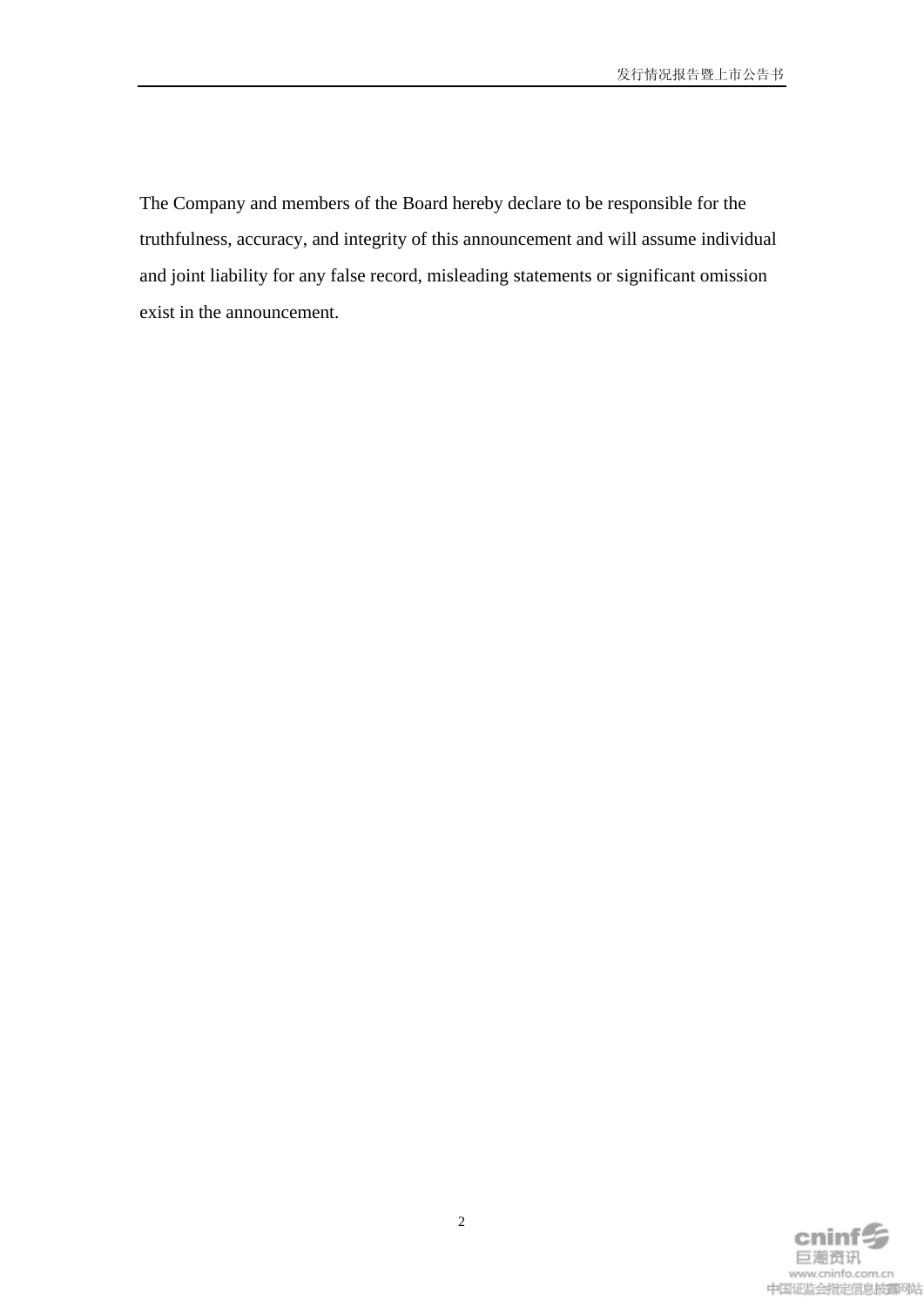#### **Important Statements**

This Report on Private Offering of A Shares and Announcement of Listing (Summarized) is issued solely for the purpose of providing brief information of this private offering to the public. For further information please read the full text of the Report on Private Offering and Announcement of Listing.

#### **Special Prompts**

Upon completion of this private offering, the Company's capital shares have increased by 47.9452 million, which will be listed in Shenzhen Stock Exchange on July 15, 2010.

Shares subscribed by the investors during this private offering are subject to 12 months of trade restriction period, and will be released for public offer on July 15 2011.

According to related regulations of Shenzhen Stock Exchange, the Company's share price on July 15, 2010 will be free of ex-rights, and has no limitation of fluctuation scale.

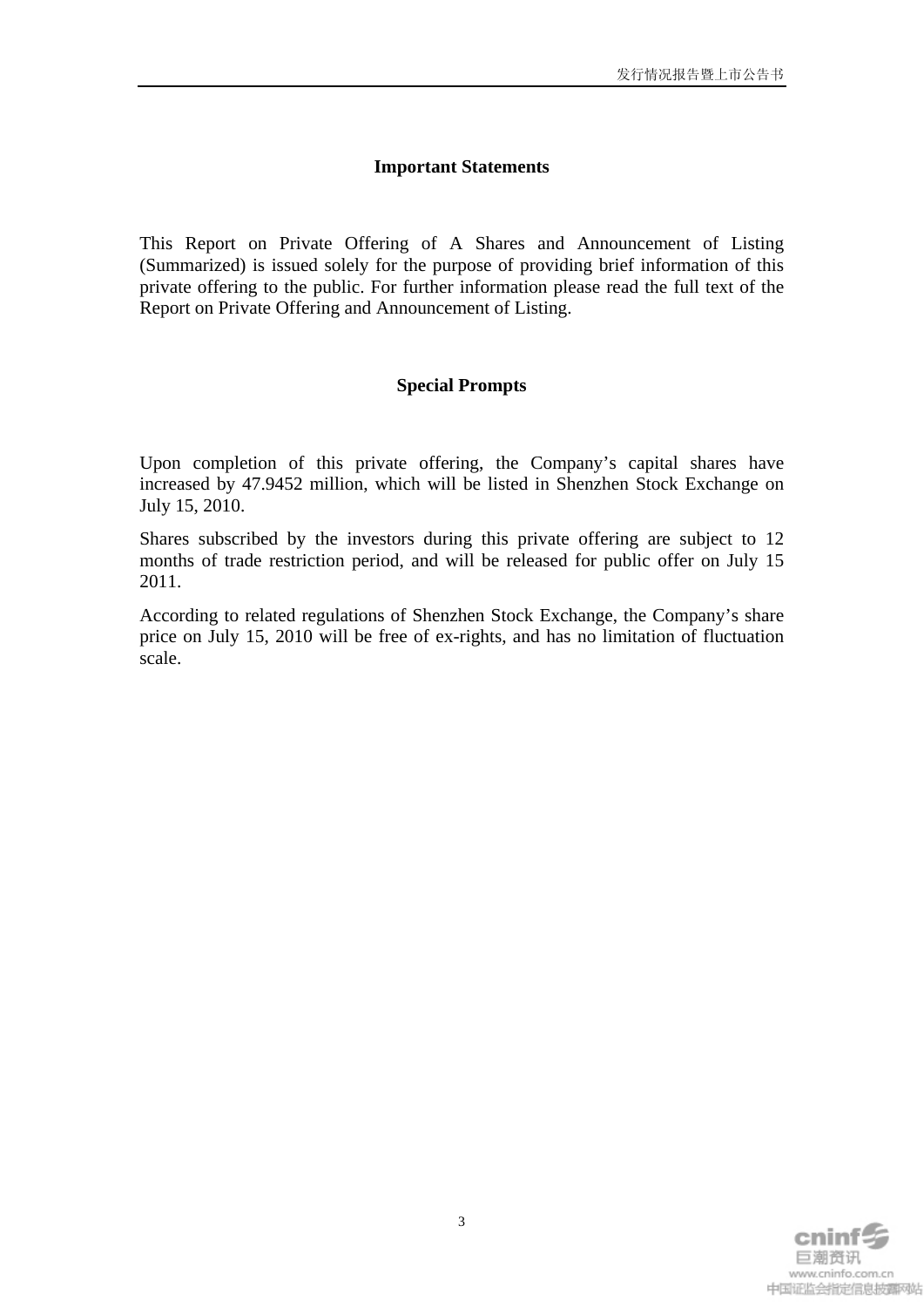## **Glossary**

These abbreviations are defined as to the right except for those otherwise provided:

| Fangda<br>Group,<br>the          | Refers to | China Fangda Group Co., Ltd.                                                                                                                                                                                                                                                                                                                            |
|----------------------------------|-----------|---------------------------------------------------------------------------------------------------------------------------------------------------------------------------------------------------------------------------------------------------------------------------------------------------------------------------------------------------------|
| Company, the Issuer              |           |                                                                                                                                                                                                                                                                                                                                                         |
| <b>Banglin Tech</b>              | Refers to | Shenzhen Banglin Technologies Development Co., Ltd.                                                                                                                                                                                                                                                                                                     |
| Fangda Decoration                | Refers to | Shenzhen Fangda Decoration Engineering Co., Ltd.                                                                                                                                                                                                                                                                                                        |
| <b>Fangda New Materials</b>      | Refers to | Fangda New Materials (Jiangxi) Co., Ltd.                                                                                                                                                                                                                                                                                                                |
| Fangda Automatic                 | Refers to | Shenzhen Fangda Automatic System Co., Ltd.                                                                                                                                                                                                                                                                                                              |
| <b>CSRC</b>                      | Refers to | China Securities Regulatory Commission                                                                                                                                                                                                                                                                                                                  |
| <b>SSE</b>                       | Refers to | Shenzhen Stock Exchange                                                                                                                                                                                                                                                                                                                                 |
| Sponsor,<br>sponsoring           | Refers to | Zhongshan Securities Co., Ltd.                                                                                                                                                                                                                                                                                                                          |
| institute, the primary           |           |                                                                                                                                                                                                                                                                                                                                                         |
| distributor, Zhongshan           |           |                                                                                                                                                                                                                                                                                                                                                         |
| Securities                       |           |                                                                                                                                                                                                                                                                                                                                                         |
| Attorney of the issuer           | Refers to | Beijing Jingtian & Gongcheng Law Firm                                                                                                                                                                                                                                                                                                                   |
| A shares                         | Refers to | Common shares with face value of RMB1.00                                                                                                                                                                                                                                                                                                                |
| <b>RMB</b>                       | Refers to | <b>RMB</b> Yuan                                                                                                                                                                                                                                                                                                                                         |
| The latest three years,          | Refers to | Year 2007, 2008, and 2009                                                                                                                                                                                                                                                                                                                               |
| the report term                  |           |                                                                                                                                                                                                                                                                                                                                                         |
| this offering,                   | Refers to | Fangda Group issues the new shares privately to not                                                                                                                                                                                                                                                                                                     |
| this private offering            |           | more than 10 particular subscribers                                                                                                                                                                                                                                                                                                                     |
| saving curtain<br>energy<br>wall | Refers to | The new generation of curtain wall products on the<br>base of conventional curtain wall, and through<br>modifying the structural design, combination of<br>energy saving materials, fully using of sunlight and<br>wind power, to realize improved lighting, heat<br>isolating, sound proofing, energy saving and<br>environmental protection functions |
| Screen door of metro<br>station  | Refers to | Sliding screen door system installed at the edge of<br>platform in the metro station, which isolate the<br>platform from the rails, synchronized with the<br>doors of the train cart, with multi-level open-close<br>control. It includes full height screen doors and<br>semi-height screen doors.                                                     |
| The Company Law                  | Refers to | The Company Law of PRC                                                                                                                                                                                                                                                                                                                                  |
| The Securities Law               | Refers to | The Securities Law of PRC                                                                                                                                                                                                                                                                                                                               |
| <b>Administration Rules</b>      | Refers to | Administration Rules for Share Offering of Listed                                                                                                                                                                                                                                                                                                       |
|                                  |           | Company                                                                                                                                                                                                                                                                                                                                                 |
| The Detailed Rules               | Refers to | The Detailed Rules of Private Share Issuing of Listed                                                                                                                                                                                                                                                                                                   |
|                                  |           | Companies                                                                                                                                                                                                                                                                                                                                               |

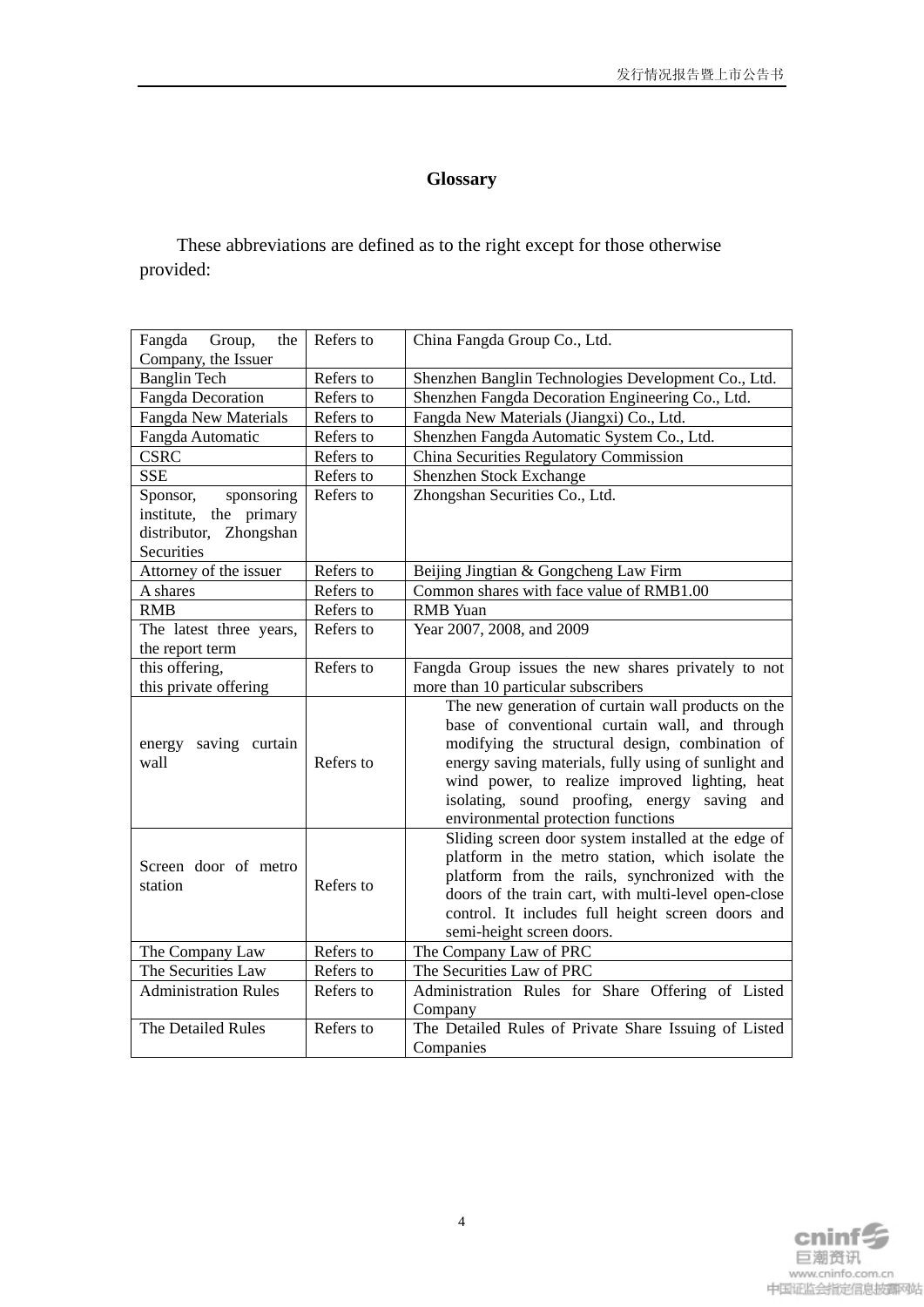# **Chapter I. Profiles of the Private Offering**

## **I. Procedures of this private offering**

## **(I) Internal decision-making procedures**

The proposed A share private offering plan was examined and passed at the 6th meeting of the 5th term of Board held on March 26, 2009. The 1st revise was passed at the 9th meeting of the 5th term of Board held on July 30, 2009, and was approved by the 1st provisional shareholders' meeting 2009 held on August 17, 2009, on which the Board was authorized to handle the issues related to the private offering.

 The second revise was passed at the 16th meeting of the 5th term of Board held on March 19, 2010. Fangda Group has disclosed information about the above. These procedures were complying with the Administration Rules and Article 11 of the Detailed Rules.

#### **(II) Processes of approval by the authorities**

On November 23, 2009, CSRC officially accepted the application submitted by the Company for the private offering. On April 26, 2010, upon verifications made by the Share Offering Committee of CSRC, the application was approved with particular conditions. On May 26, 2010, CSRC issued "The approval for the application of China Fangda Group Co., Ltd. for private offering" (证监许可[2010]720).

## **(III) Verification of the capital raised**

On June 12, 2010, Shenzhen Nanfang-Minhe Certified Public Accountants Ltd. issued the "Verification Report on Capital Input of Private Share Offering of China Fangda Group Co., Ltd." (深南验字(2010)第175号) to verify the capital input. The Company offered 47.9452 million A shares (common shares in RMB) privately to six particular investors. The offering price was RMB7.30 and the net amount of fund raised was RMB349,999,960.00.

On June 28, 2010, Shenzhen Nanfang-Minhe Certified Public Accountants Ltd. issued the "Capital Verification Report of China Fangda Group Co., Ltd." (深南验字(2010) 第197号) and confirmed the capital input of RMB349,999,960.00. After deducting of placing expenses (including distribution fee, sponsor fee, attorney fee, capital verification fee, registration fee, information disclosure fee, and travel expenses, etc.) amounted to RMB14,614,888.27, the actual amount of capital raised was RMB335,385,071.73.

The net amount of capital raised has been saved in the special accounts assigned by the Company on June 25, 2010. The Company will handle the capital according to the Administration Rules, Detailed Rules, and Administration Regulations of Raised Capital of the Company and apply it to particular projects as committed previously.

## **(IV) Registration of the newly issued shares**

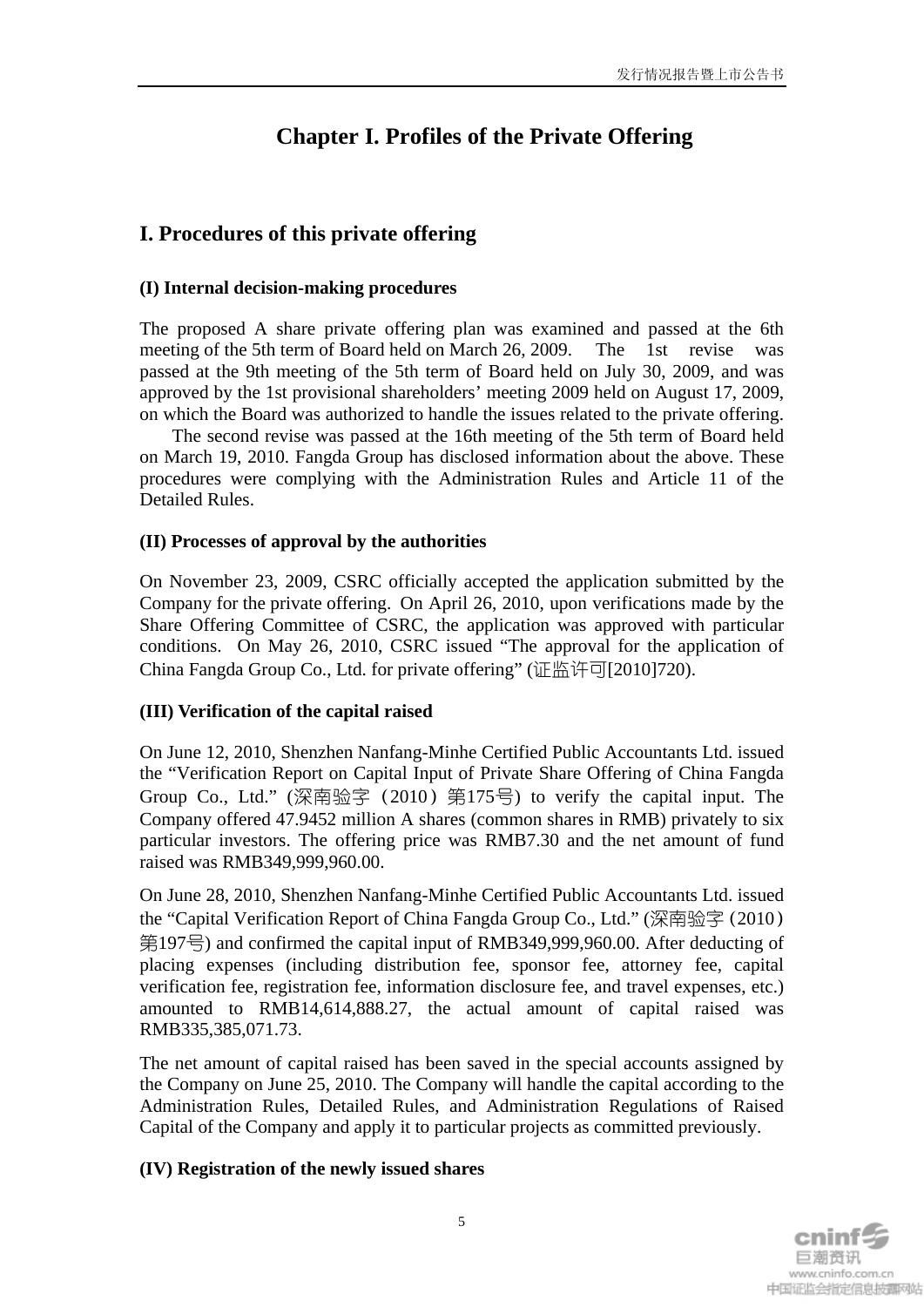The share equity raised in the private offering has been registered with China Securities China Securities Depository & Clearing Corporation Ltd. Shenzhen Branch on June 21, 2010.

## **II. Profile of the private offering**

## **(I) Nature, face value, and amount of shares offered**

Shares offered this time fall in the category of common shares in RMB (A shares) with face value of RMB1.00 per share. Basing on the subscribing situation, shares offered this time were amounted to 479.452 million. All of the shares were offered privately to particular investors.

## **(II) Offering price**

The pricing ex-date of the private offering was the date when the resolutions of the 6th meeting of the 5th term of Board of Fangda Group was disclosed.(i.e. March 28, 2009). The offering price will not lower than 90% of the average in the 20 trading days prior to the ex-date, i.e. not lower than RMB5.39 per share. For Fangda Group implemented the plan of profit distribution and capitalizing of common reserves for year 2009 on April 6, 2010, the offering price was adjusted from not lower than RMB5.39 per share to not lower than RMB5.04 per share correspondingly.

Under this principle, the shareholders' meeting authorized the Board of Directors to decide the price according to the subscribing situation and under the principle of priority on price, amount, and timing. The Company and Zhongshan Securities finalized the offering price of RMB7.30 per share upon accumulative bidding statistics on valid subscribing by means of booking filing, and under the principle of priority of price, amount and timing.

The offering price equals to 144.84% of the base price which was RMB5.04, and equals to 64.83% of the average price in the 20 days prior to the offering date (June 4, 2010) which was RMB11.26 per share.

## **(III) Amount of capital raised**

Capital raised by this placing was RMB349.99996 million, after deducting of placing expenses (including distribution fee, sponsor fee, attorney fee, capital verification fee, registration fee, information disclosure fee, and travel expenses, etc.) amounted to RMB14,614,888.27, the actual amount of capital raised was RMB335,385,071.73.

The net amount of capital raised has been saved in the special accounts assigned by the Company. The Company will handle the capital according to the Administration Rules, Detailed Rules, and Administration Regulations of Raised Capital of the Company and apply it to particular projects as committed previously.

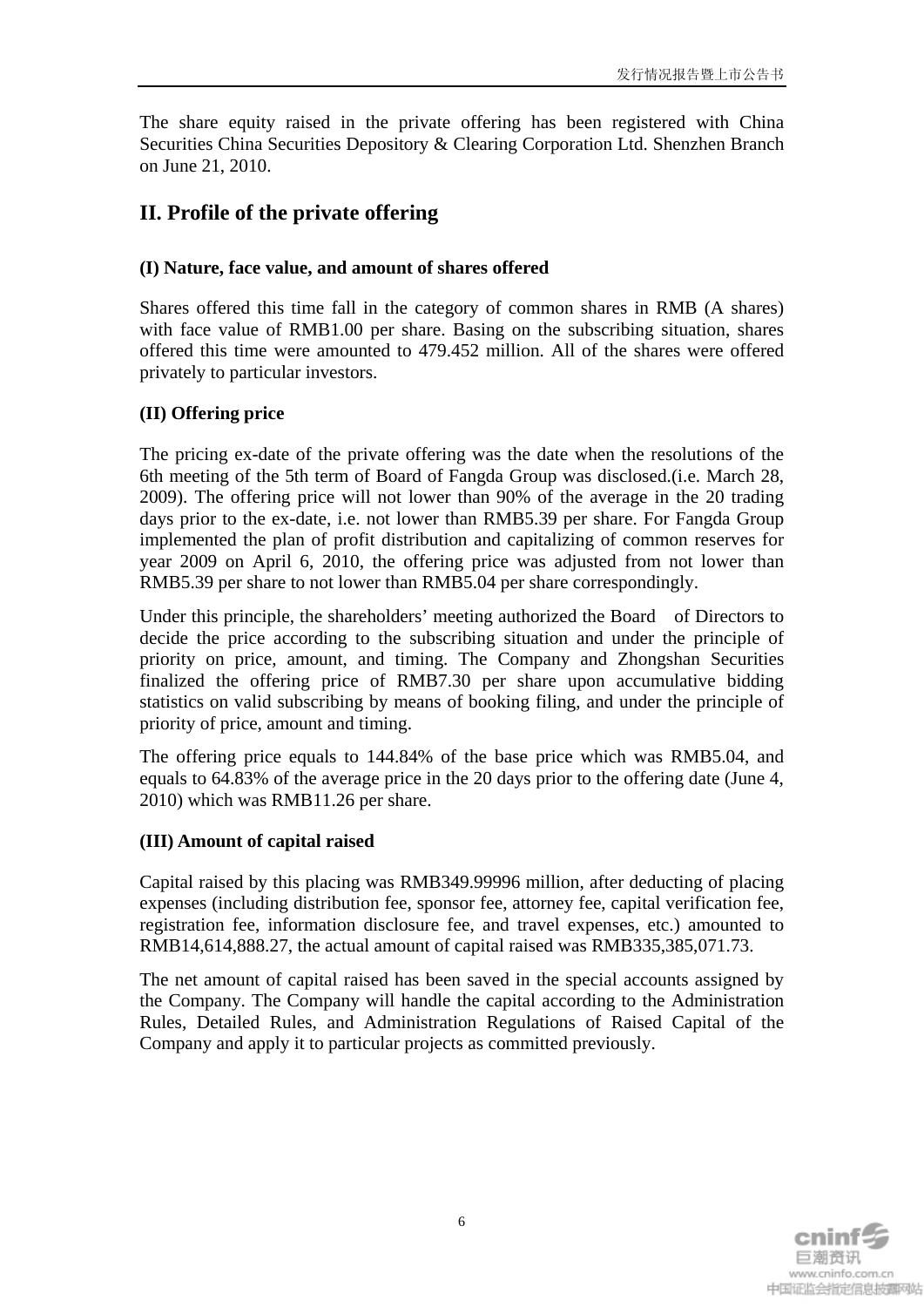# **III. Particulars of the subscribers**

## **(I) Subscribing situations**

| No.            | Name of the subscriber                             | <b>Shares</b><br>subscribed (in<br>10 thousand<br>shares) | <b>Trade</b><br>restriction<br>period | <b>Termination date</b><br>of the restriction<br>period |
|----------------|----------------------------------------------------|-----------------------------------------------------------|---------------------------------------|---------------------------------------------------------|
| $\mathbf{1}$   | <b>Tieling Xinxin Copper</b><br>Industry Co., Ltd. | 1,120                                                     | 12 months                             | July 15, 2011                                           |
| 2              | Shi Baozhong                                       | 700                                                       | 12 months                             | July 15, 2011                                           |
| 3              | Zhang Xu                                           | 700                                                       | 12 months                             | July 15, 2011                                           |
| $\overline{4}$ | Zhongrong International<br>Trust Co., Ltd.         | 700                                                       | 12 months                             | July 15, 2011                                           |
| 5              | Chen Binblin                                       | 1,000                                                     | 12 months                             | July 15, 2011                                           |
| 6              | <b>Shen Canggiong</b>                              | 574.52                                                    | 12 months                             | July 15, 2011                                           |
|                | <b>Total</b>                                       | 4,794.52                                                  |                                       |                                                         |

## **(II) Profiles of the subscribers**

## **1. Tieling Xinxin Copper Industry Co., Ltd.**

Nature of the subscriber: domestic non-state-owned corporation

Registered capital: RMB29.50 million

Legal representative: Wang Yi

Registration No. 211221004004300

Registration address: Xitaizi Town, Tieling County

Business scope: positive board, copper platform, copper string, copper plate, and copper-related consulting service and business

Import and export of merchandise and technologies, trade of wasted colored metals.

Relationship with the Company: non-associated

Business connection: no business connection

## **2. Zhongrong International Trust Co., Ltd.**

Nature of the subscriber: domestic non-state-owned corporation

Registered capital RMB325 million

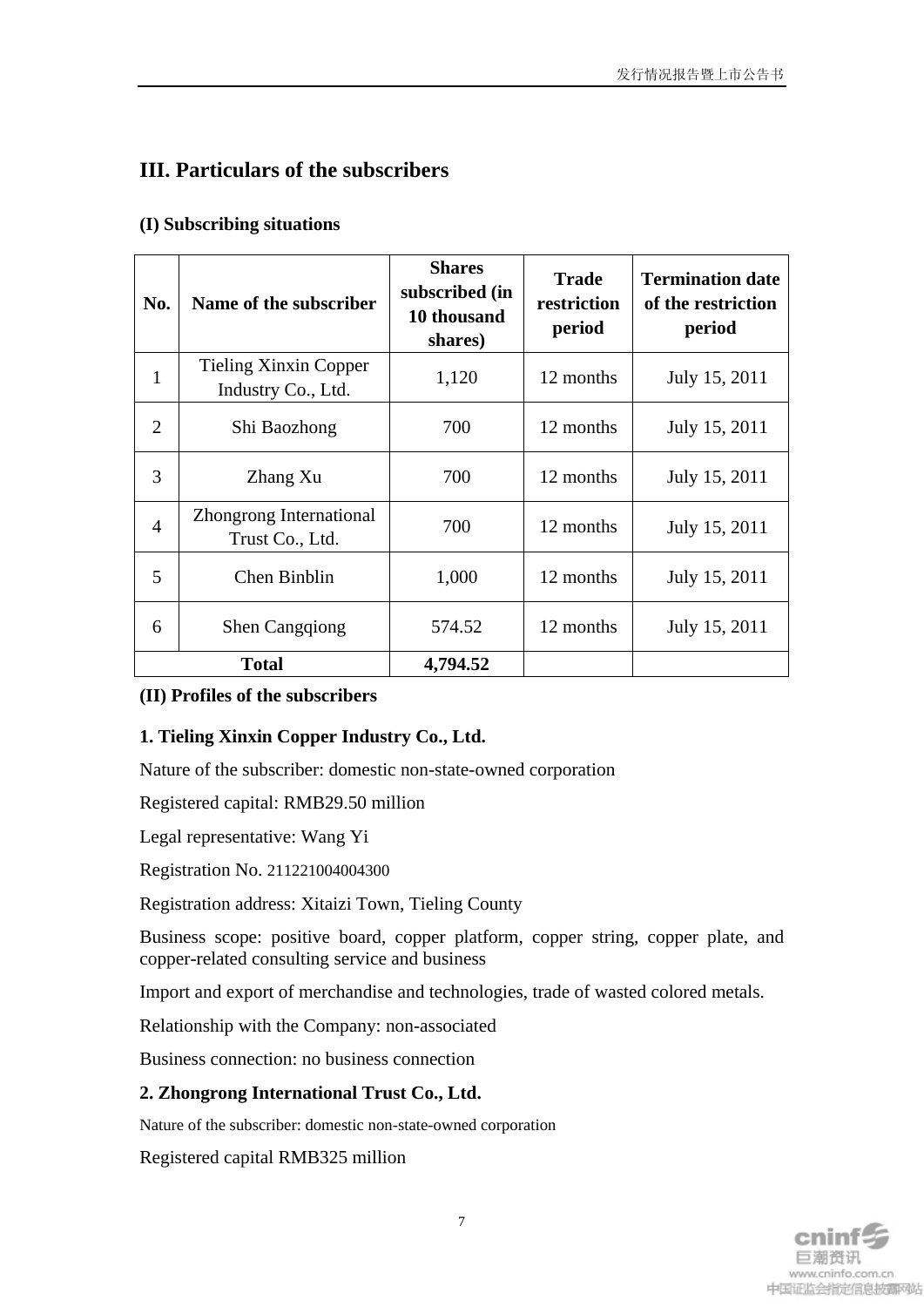Legal representative: Liu Yang

Registration No. 230100100002118

Registered address: 33 Songshan Road, Nangang, Ha'erbin

Business scope: licensed business operation, trust businesses according to the licensed financial projects.

Relationship with the Company: non-associated

Business connection: no business connection

## **3. Zhang Xu**

Nature of the subscriber: domestic natural person

ID Number: 110104\*\*\*\*\*\*\*\*\*\*\*\*

Address: Flat 523, Block 3, Tianqiaobeili, Xuanwu, Beijing

Relationship with the Company: non-associated

Business connection: no business connection

#### **4. Shi Baozhong**

Nature of the subscriber: domestic natural person

ID Number: 330721\*\*\*\*\*\*\*\*\*\*\*\*

Address: 8 Beixiang, Dongshi Original Village, Dongqianshi Village, Yuandong County, Jintong, Jinhua, Zhejiang

Relationship with the Company: non-associated

Business connection: no business connection

## **5. Chen Binglin**

Nature of the subscriber: domestic natural person

ID Number: 440301\*\*\*\*\*\*\*\*\*\*\*\*

Address: Flat 706, Block 39, Huafuchun North, Futian, Shenzhen, Guangdong

Relationship with the Company: non-associated

Business connection: no business connection

## **6. Shen Cangqiong**

Nature of the subscriber: domestic natural person

ID Number: 330121\*\*\*\*\*\*\*\*\*\*\*\*

Address: Residential area, No.1 People's Hospital, Linping Street, Yuhang, Hangzhou

Relationship with the Company: non-associated

Business connection: no business connection

## **(III) Significant trades between the subscribers and/or their associates with the**

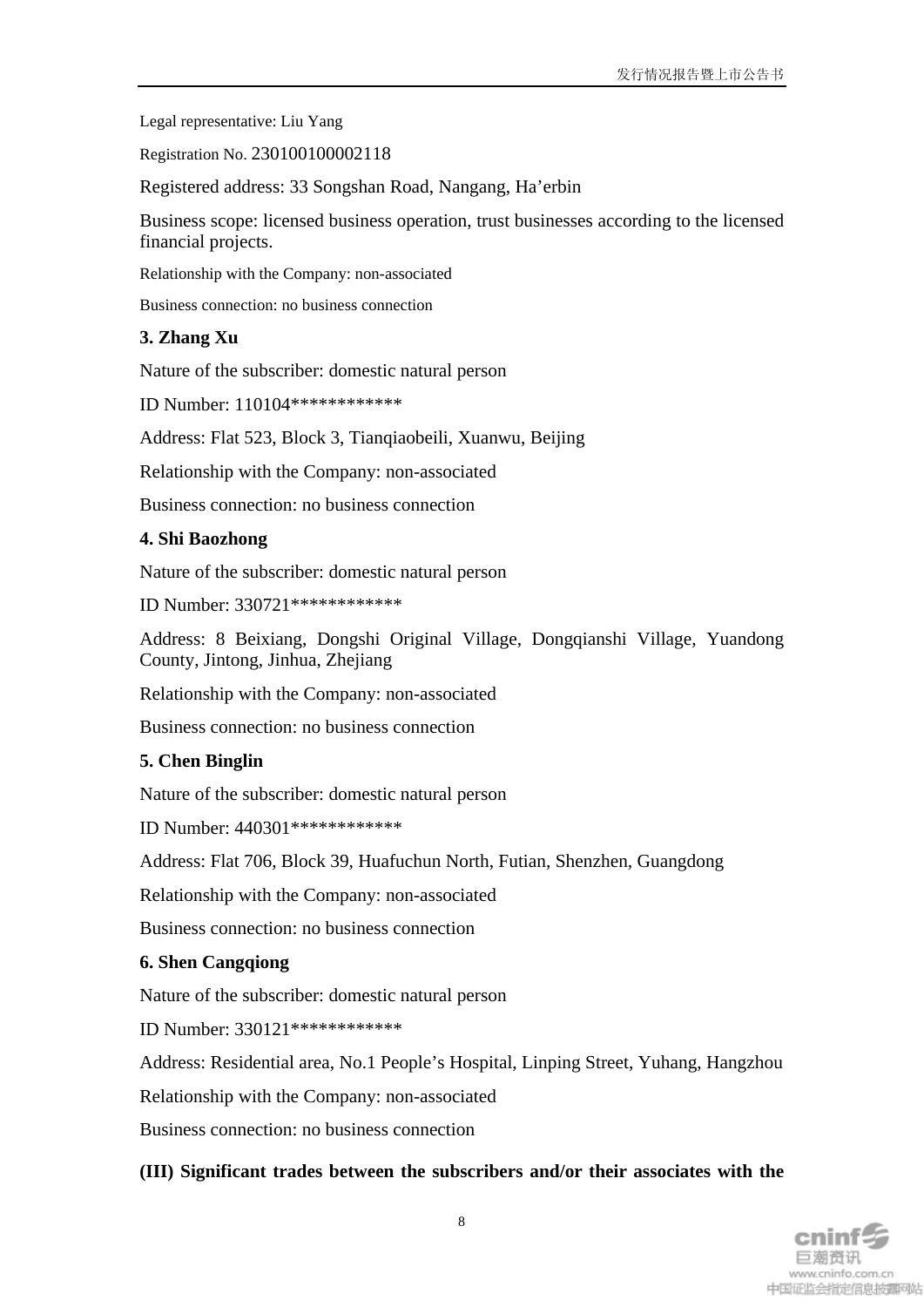## **Company in the latest one year, and arrangement for future trades.**

No such significant trades between the subscribers and/or their associates with the Company in the latest one year other than this subscribing of private offering, and no arrangement for future trades.

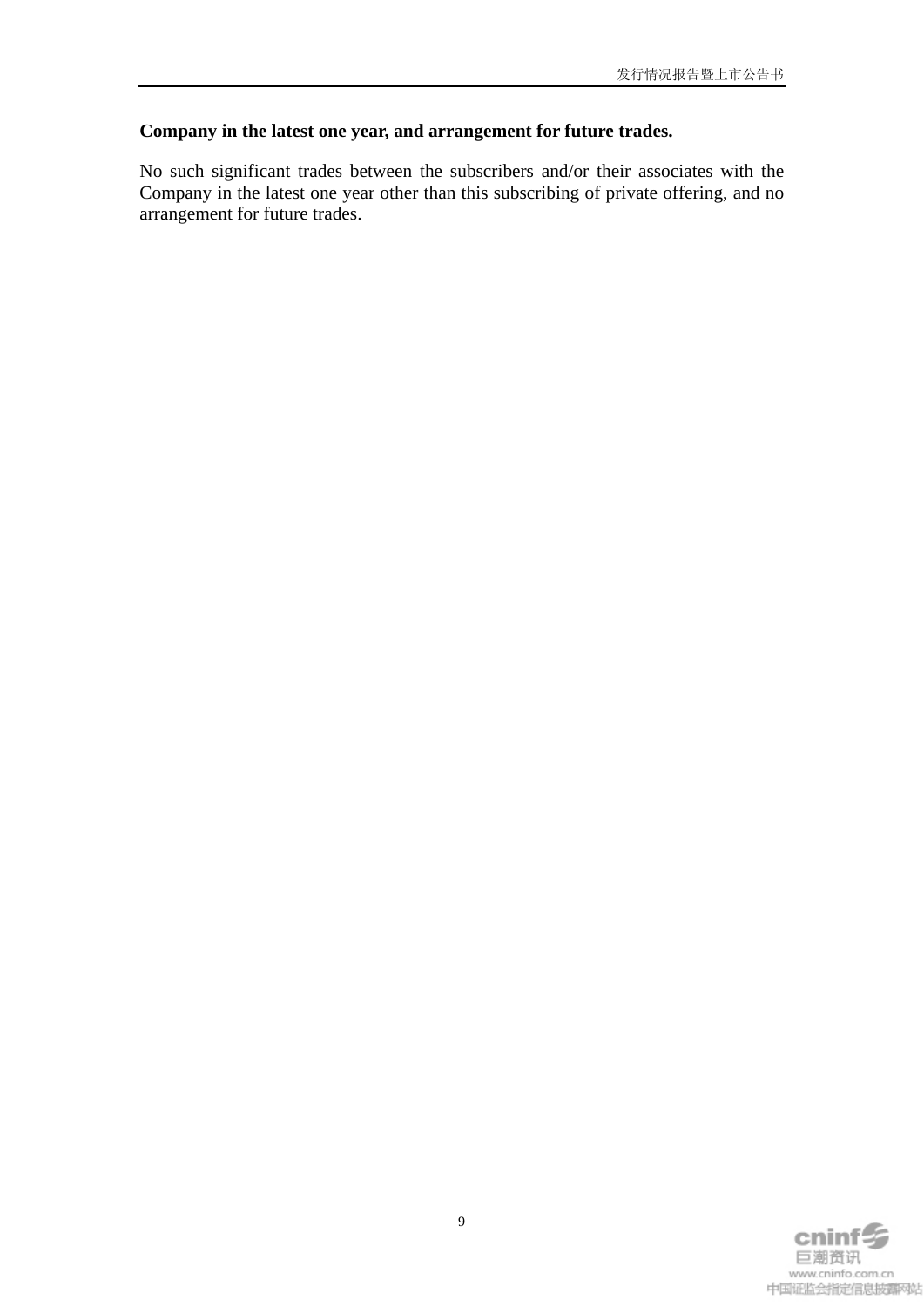# **Chapter II. Company Profiles Before and After the Offering**

## **I. Company Profile**

Name of the issuer: 方大集团股份有限公司 In English: CHINA FANGDA GROUP CO., LTD. Stock Listed in: Shenzhen Stock Exchange Stock ID: Fangda Group, Fangda B Stock code: 000055,200055 Legal representative: Mr. Xiong Jianming Incorporation date: April 20, 1994 Registered address: Fangda Building, Kejinan 12th Avenue, High-tech Zone, Shenzhen, PR China. Secretary of the Board: Zhou Zhigang Address: Fangda Town, Xili Longjing, Nanshan District, Shenzhen Post code: 518055 Contact number: 0755-26788571-6622 Fax: 0755-26788353

Email: fd@fangda.com

Website address: www.fangda.com

Business scope:

New-type building materials, composite materials, metal wares, metal frames, environmental equipment and apparatus, fire fighting equipment, optical-mechanical-electrical integrated products, polymer materials and their products, fine chemical products, mechanical equipment, optical materials and devices, electronic displayer, audio-visual device, transport facilities, metro platform screen doors, a variety of HAVC equipment, water supply and drainage equipment, central air-conditioner and their parts and components, semiconductors and their components. Integrated circuits, lighting products and equipment, solar-energy products and their R&D. design, production. construction, sales and after-sales service ,property management, property leasing and parking-lot service of Fangda Building, Kejinan Road Section 12, and Fangda Town, 2 Longzhu Road Section 4, Nanshan, Shenzhen)

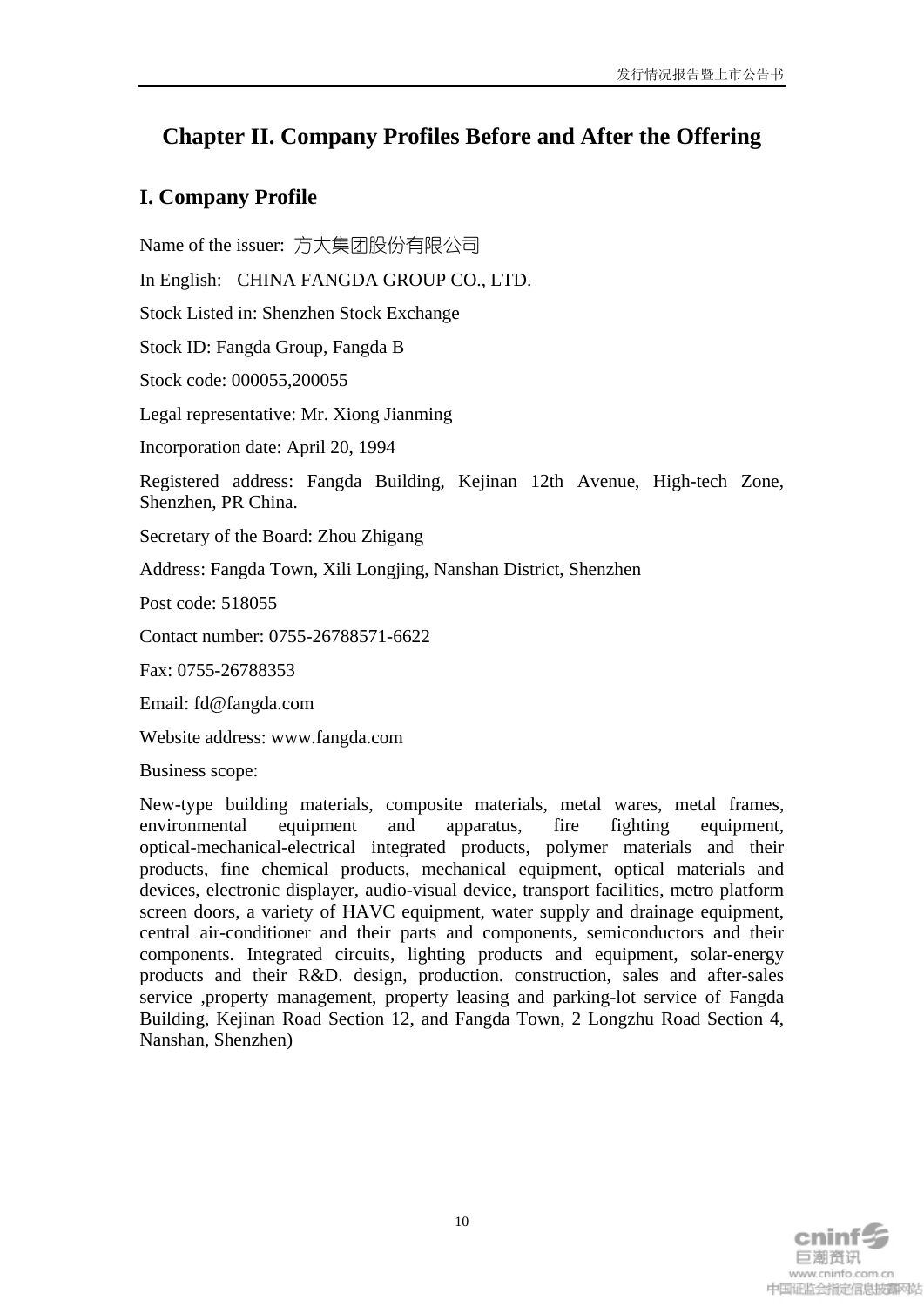## **II. Shareholding situations of the top 10 shareholders before and**

## **after the private offering**

## **(I) Shareholding before the private offering**

As of May 31, 2010, the shareholding situation of the top 10 shareholders before the private offering is as:

| No.            | Name of the shareholder            | <b>Amount of</b> | <b>Share</b>  | Category         | <b>Shares with</b> |
|----------------|------------------------------------|------------------|---------------|------------------|--------------------|
|                |                                    | shares           | proportion    | of shares        | trade              |
|                |                                    |                  | $\frac{0}{0}$ |                  | restriction        |
| $\mathbf{1}$   | Shenzhen<br>Banglin                | 45,849,515       | 10.04%        | Current A        | $\boldsymbol{0}$   |
|                | Technologies Development           |                  |               | shares           |                    |
|                | Co., Ltd.                          |                  |               |                  |                    |
| $\overline{2}$ | Shenzhen<br>Shilihe                | 20,067,328       | 4.39%         | Current A        | $\overline{0}$     |
|                | Investment Co., Ltd.               |                  |               | shares           |                    |
| 3              | Hong<br>Kong<br>Onforce            | 17,120,000       | 3.75%         | <b>Current B</b> | $\boldsymbol{0}$   |
|                | International Co., Ltd.            |                  |               | shares           |                    |
| $\overline{4}$ | Bank of China - Haifutong          | 3,949,807        | 0.86%         | Current A        | $\boldsymbol{0}$   |
|                | $\&$<br>Securities<br><b>Stock</b> |                  |               | shares           |                    |
|                | <b>Investment Fund</b>             |                  |               |                  |                    |
| 5              | China Construction Bank -          | 3,599,868        | 0.79%         | Current A        | $\mathbf{0}$       |
|                | Haifutong<br>Stylish               |                  |               | shares           |                    |
|                | Advantage<br>Stock                 |                  |               |                  |                    |
|                | <b>Investment Fund</b>             |                  |               |                  |                    |
| 6              | China Construction Bank -          | 3,473,354        | 0.76%         | Current A        | $\boldsymbol{0}$   |
|                | Shangtou<br>Morgan                 |                  |               | shares           |                    |
|                | Small-middle<br>size<br>stock      |                  |               |                  |                    |
|                | investment fund                    |                  |               |                  |                    |
| 7              | Industrial<br>China<br>&           | 2,999,999        | 0.66%         | Current A        | $\overline{0}$     |
|                | Commercial Bank - Galaxy           |                  |               | shares           |                    |
|                | Financing<br>Yintai                |                  |               |                  |                    |
|                | <b>Investment Fund</b>             |                  |               |                  |                    |
| 8              | Industrial<br>China<br>&           | 2,540,955        | 0.56%         | Current A        | $\boldsymbol{0}$   |
|                | Commercial<br>Bank                 |                  |               | shares           |                    |
|                | Nuo'an Stock Investment            |                  |               |                  |                    |
|                | Fund                               |                  |               |                  |                    |
| 9              | Cao Yifan                          | 2,113,910        | 0.46%         | <b>Current B</b> | $\boldsymbol{0}$   |
|                |                                    |                  |               | shares           |                    |
| 10             | Qian Weimin                        | 1,950,000        | 0.43%         | Current A        | $\boldsymbol{0}$   |
|                |                                    |                  |               | shares           |                    |
|                | <b>Total</b>                       | 103,664,736      | 22.70%        |                  |                    |

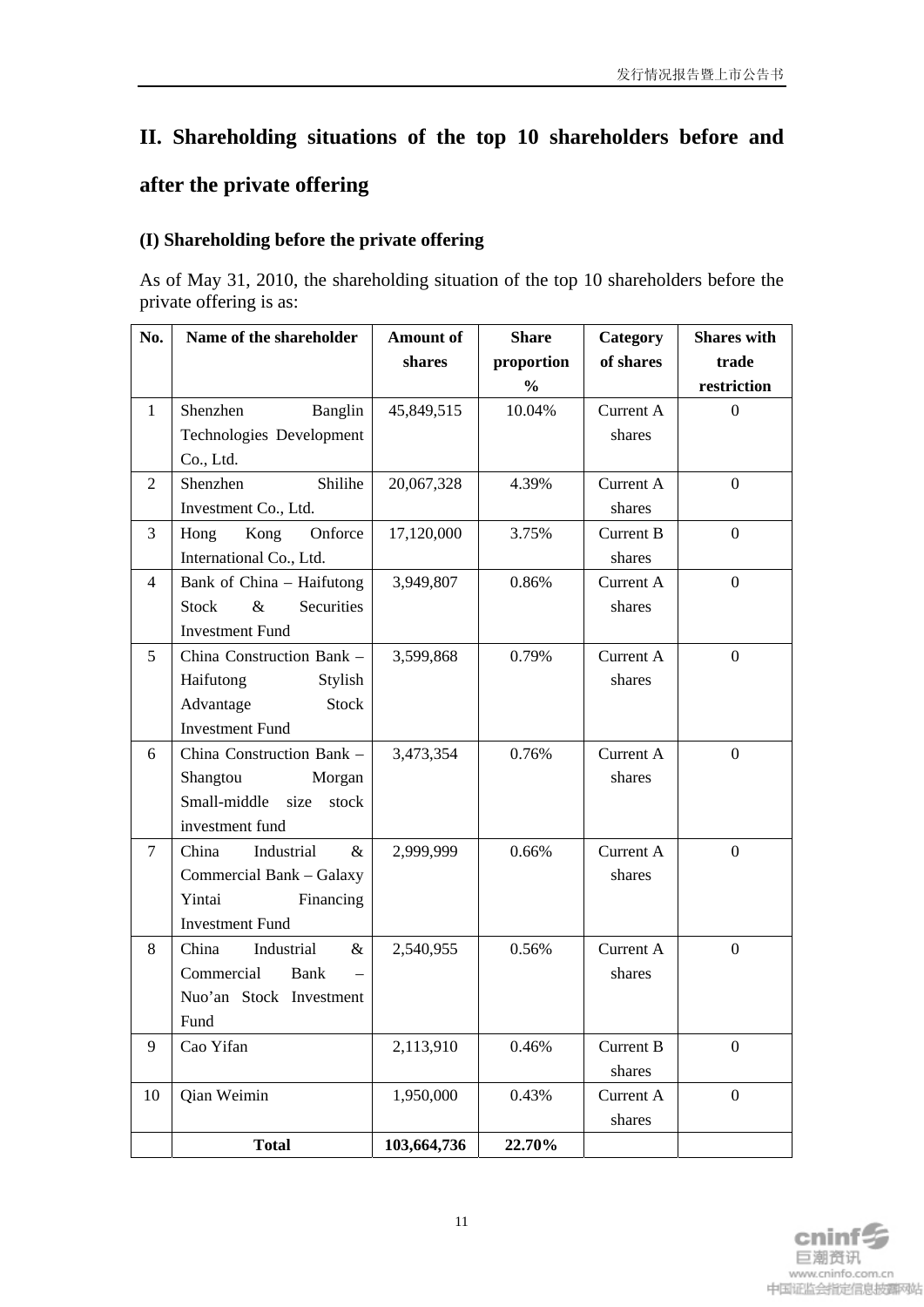## **(II) Shareholding after the private offering**

Shareholding to the top 10 shareholders upon completion of registration of the new shares:

| No.            | Name of the shareholder                                                                    | <b>Amount of</b><br>shares | Share<br>proportion<br>% | <b>Category</b> of<br>shares           | <b>Shares</b> with<br>trade<br>restriction |
|----------------|--------------------------------------------------------------------------------------------|----------------------------|--------------------------|----------------------------------------|--------------------------------------------|
| $\mathbf{1}$   | Shenzhen<br>Banglin<br>Technologies<br>Development<br>Co., Ltd.                            | 45,849,515                 | 9.09                     | Current A<br>shares                    | $\boldsymbol{0}$                           |
| $\overline{2}$ | Shenzhen Shilihe Investment<br>Co., Ltd.                                                   | 20,067,328                 | 3.98                     | <b>Current A</b><br>shares             | $\theta$                                   |
| 3              | Hong Kong Onforce<br>International Co., Ltd.                                               | 12,000,000                 | 2.38                     | <b>Current B</b><br>shares             | $\mathbf{0}$                               |
| $\overline{4}$ | <b>Tieling Xinxin Copper</b><br>Industry Co., Ltd.                                         | 11,200,000                 | 2.22                     | A shares with<br>restriction<br>period | 11,200,000                                 |
| 5              | Chen Binblin                                                                               | 10,000,000                 | 1.98                     | A shares with<br>restriction<br>period | 10,000,000                                 |
| 6              | Shi Baozhong                                                                               | 7,000,000                  | 1.39                     | A shares with<br>restriction<br>period | 7,000,000                                  |
| $\tau$         | Zhang Xu                                                                                   | 7,000,000                  | 1.39                     | A shares with<br>restriction<br>period | 7,000,000                                  |
| 8              | <b>Zhongrong International Trust</b><br>Co., Ltd.                                          | 7,000,000                  | 1.39                     | A shares with<br>restriction<br>period | 7,000,000                                  |
| 9              | Shen Cangqiong                                                                             | 5,745,200                  | 1.14                     | A shares with<br>restriction<br>period | 5,745,200                                  |
| 10             | China Construction Bank -<br>Shangtou Morgan<br>Small-middle size stock<br>investment fund | 4,073,269                  | 0.81                     | <b>Current A</b><br>shares             | $\boldsymbol{0}$                           |
|                | <b>Total</b>                                                                               | 129,935,312                | 25.75%                   |                                        | 47,945,200                                 |

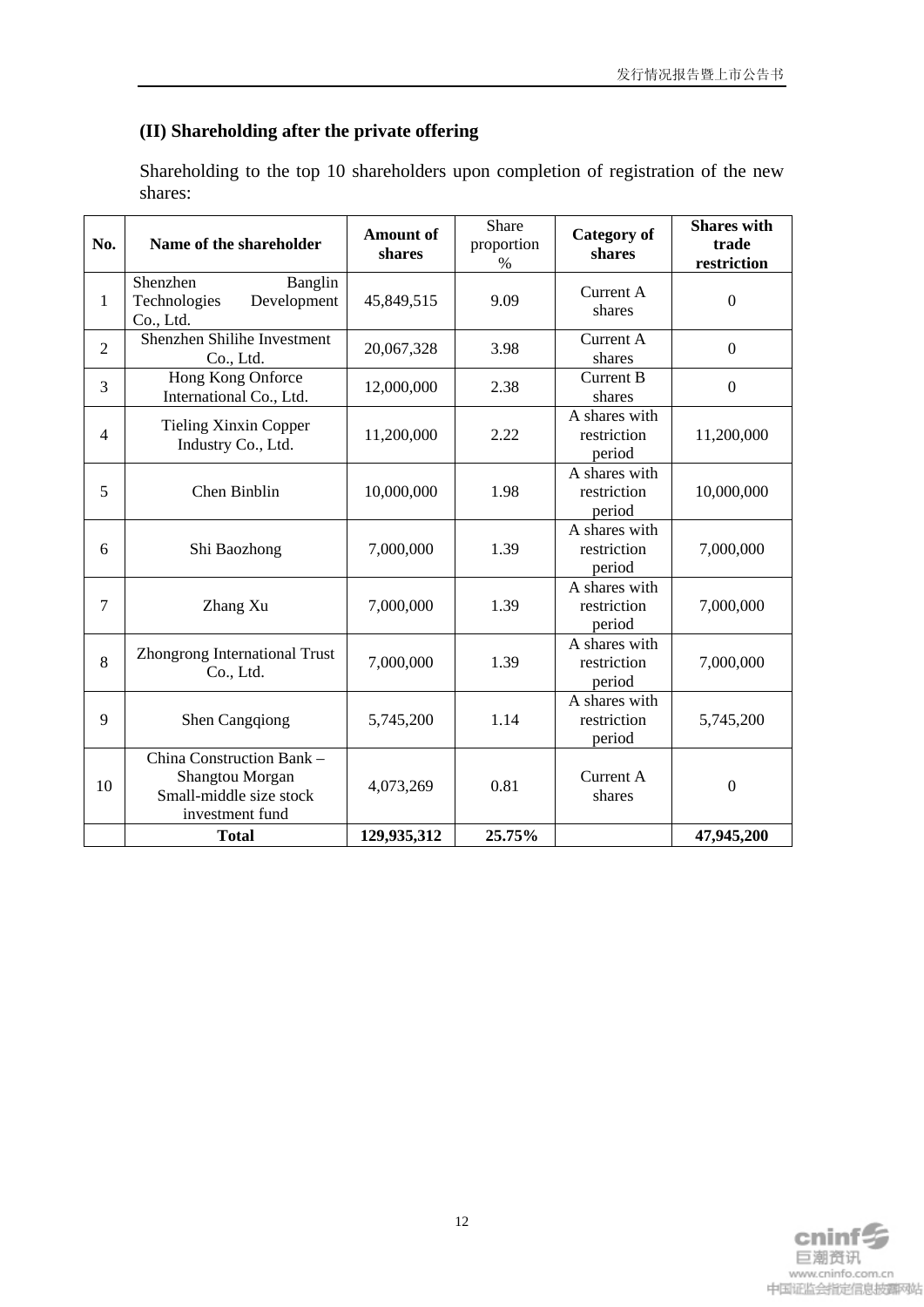# **III. Changes in shareholding structure**

|                                              | Before the private offer |          | After the private offer |        |
|----------------------------------------------|--------------------------|----------|-------------------------|--------|
| Class of shareholding                        | Amount                   | Ratio    | Amount                  | Ratio  |
|                                              | (shares)                 | (% )     | (shares)                | (% )   |
| I. Shares with trade restriction             |                          |          |                         |        |
| 1. Domestic corporation shares               | $\theta$                 | $\Omega$ | 18,200,000              | 3.607  |
| 2. Natural person shares                     | 69,628                   | 0.015    | 29,814,828              | 5.909  |
| Sub-total                                    | 69,628                   | 0.015    | 48,014,828              | 9.516  |
| II. Shares without trade restriction         |                          |          |                         |        |
| RMB common shares                            | 232,624,317              | 50.940   | 232,624,317             | 46.100 |
| Foreign shares listed domestic(B)<br>shares) | 223,967,459              | 49.045   | 223,967,459             | 44.384 |
| Sub-total                                    | 456,591,776              | 99.985   | 456,591,776             | 90.484 |
| III. Total of share capital                  | 456,661,404              | 100.00   | 504,606,604             | 100.00 |

The shareholding structure has been changed as:

## **IV. Change of shareholding by directors, supervisors and executives**

## **of the Company**

No change occurred to the shareholding situation of the directors, supervisors and executives of the Company.

## **V. Influences and changes the private offering has made on the**

## **Company**

## **(I) Influences on capital structure**

Upon completion of the private offering, the Company's net asset has increased by RMB335,385,071.73 and the liability on asset ratio has decreased, asset quality was improved, solvency was obviously increased, financing ability was raised, and the capital structure became more rational.

## **(II) Change in business structure**

The Company has been focusing on production and sales of construction curtain wall. Upon completion of the projects financed by the private offering, the Company will further expand its productivity and business scale, however the business structure will stay unchanged. The Company's main businesses haven't changed ever since it was founded. They won't be changed by this private offering.

Launching of the projects financed by this private offering will further strengthen the main business and increase the capability in terms of competition, profitability and

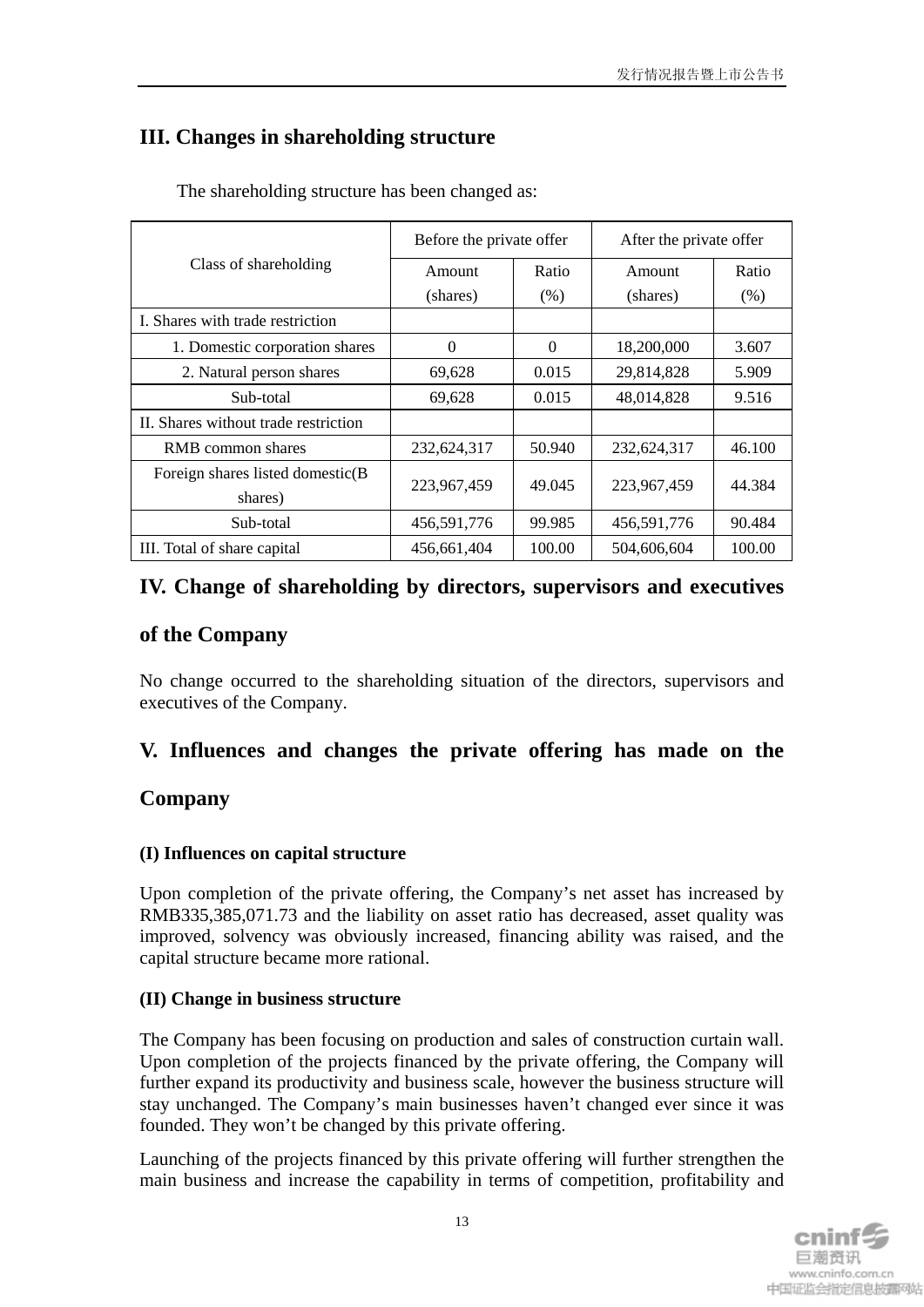risk-resistance, and will assist the Company to consolidate its leading position in the whole industry.

#### **(III) Change in company administration**

Mr. Xiong Jianming is still the substantial controlling person upon completion of the private offering, thus the controlling power will not change. Introducing of new investors will benefit improving of the Company's administrative structure.

#### **(IV) Change in executive structure**

No change will occur on the structure of Board, the Supervisory Committee and the senior executives.

#### **(V) Change in related transactions**

No change made on the business transactions and relationship between the Company and the controlling shareholder and its associates by the private offering. No related transaction will occur among them either upon launching of the projects financed by the private offering.

#### **(VI) Change in horizontal competition**

No change made on the business transactions and relationship between the Company and the controlling shareholder and its associates by the private offering. No horizontal competition will occur among them either upon launching of the projects financed by the private offering.

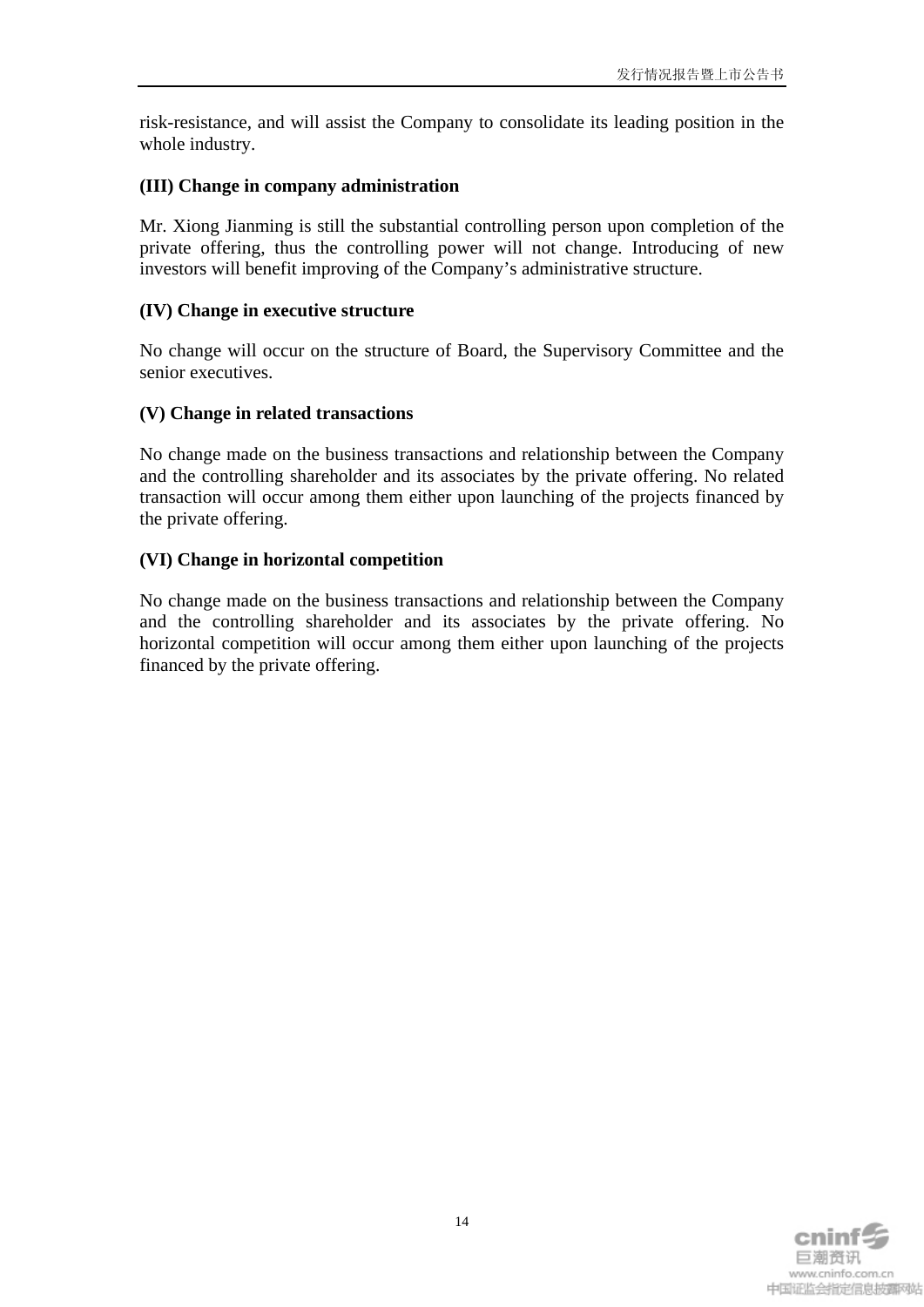# **Chapter III. Financial Information and Management Analysis**

## **I. Financial information**

**(I) Main data of the balance sheet, income statement, and cash flow statement of the latest three years** 

## **1. The consolidated balance sheet**

In RMB Yuan

| <b>Items</b>                                             | December 31,<br>2009 | December 31,<br>2008 | December 31,<br>2007 |
|----------------------------------------------------------|----------------------|----------------------|----------------------|
| Total of assets                                          | 1,482,814,012.11     | 1,395,570,931.42     | 1,316,903,872.37     |
| Total of liability                                       | 768,403,722.42       | 768,250,734.02       | 663, 341, 393. 44    |
| Total of owner' s equity belong<br>to the parent company | 623,295,593.57       | 559,715,901.95       | 581,919,810.07       |
| Minor shareholders'<br>equity                            | 91,114,696.12        | 67,604,295.45        | 71,642,668.86        |
| Total of owners'<br>equity                               | 714,410,289.69       | 627,320,197.40       | 653, 562, 478. 93    |

## **2. The consolidated income statement**

## In RMB Yuan

| <b>Items</b>     | <b>Year 2009</b>  | <b>Year 2008</b> | <b>Year 2007</b>  |
|------------------|-------------------|------------------|-------------------|
| Turnover         | 912,979,118.31    | 784,720,562.64   | 640,246,885.64    |
| Operation cost   | 749, 102, 723. 26 | 645,609,306.60   | 536, 294, 233. 72 |
| Operation profit | 43,189,525.60     | 19,462,606.89    | 5,976,620.54      |
| Total profit     | 45,108,302.29     | 16,312,073.26    | 23,850,523.77     |
| Net profit       | 36,936,912.13     | 19,222,508.50    | 23,498,080.51     |

## **3. The consolidated cash flow statement**

#### In RMB Yuan

| <b>Items</b>                                           | <b>Year 2009</b> | <b>Year 2008</b> | <b>Year 2007</b> |
|--------------------------------------------------------|------------------|------------------|------------------|
| Cash flow generated by business operation,<br>net      | 46,698,915.92    | 23,093,735.18    | 81,895,449.43    |
| Net cash flow generated by investment                  | 10,570,947.07    | 10,833,717.47    | $-20,596,127.40$ |
| Net cash flow generated by financing                   | 41,293,840.90    | $-37,607,980.85$ | $-10,595,155.44$ |
| Balance of cash and cash equivalents at end<br>of term | 210,823,550.83   | 112,333,106.38   | 116,475,712.69   |

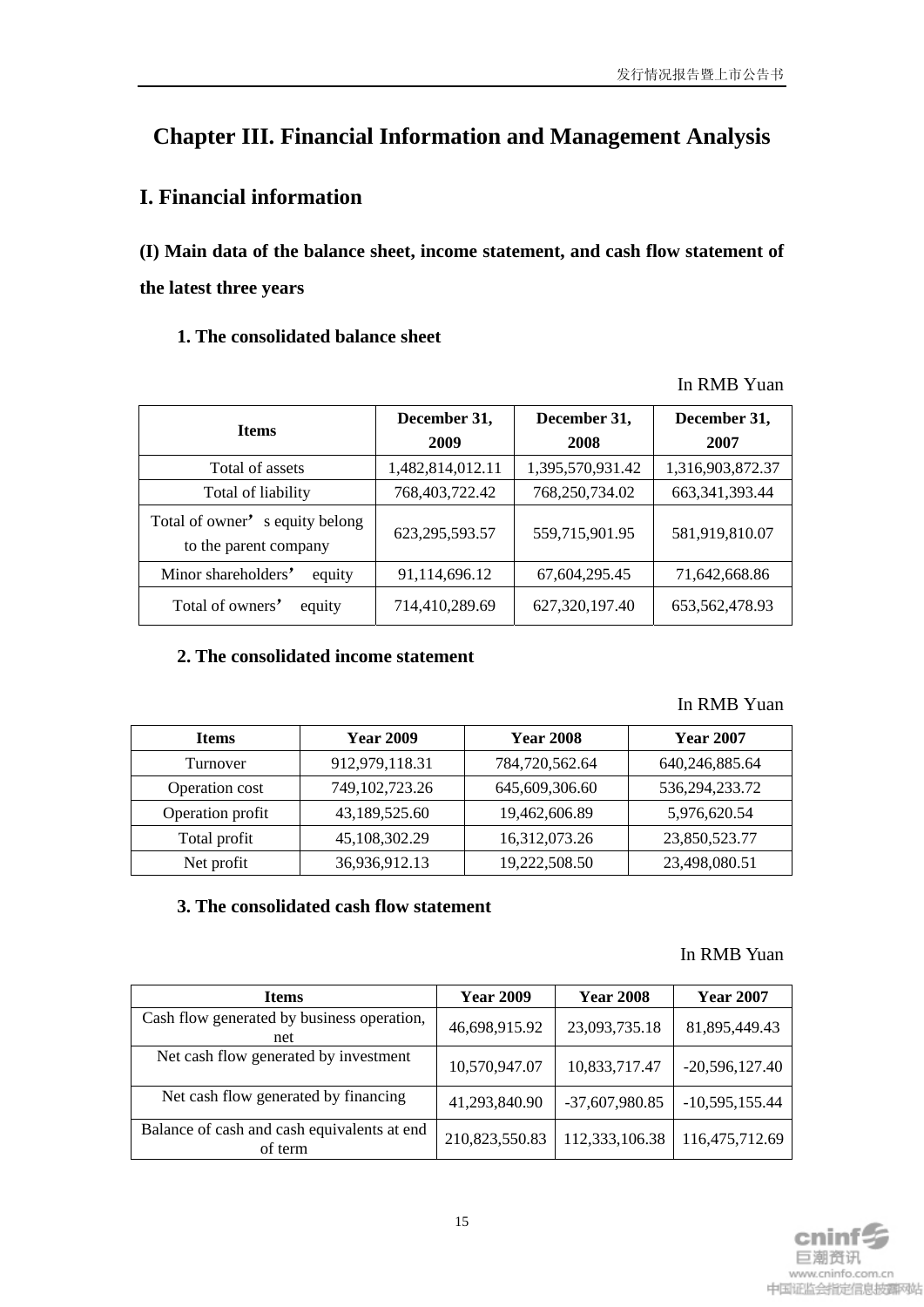## **(II) Primary financial indices of latest three years**

| <b>Ratio indices</b>                                                     | <b>Year 2009</b><br>(End)        | <b>Year 2008</b><br>(End) | <b>Year 2007</b><br>(End) |          |
|--------------------------------------------------------------------------|----------------------------------|---------------------------|---------------------------|----------|
| Liability on asset ratio (parent co.)                                    |                                  | 41.82%                    | 39.22%                    | 42.46%   |
| Liability on asset ratio (consolidated)                                  |                                  | 51.82%                    | 55.05%                    | 50.37%   |
| Liquidity ratio                                                          |                                  | 1.10                      | 1.27                      | 1.31     |
| Speed ratio                                                              |                                  | 0.83                      | 1.01                      | 1.10     |
| Net asset per share (RMB)                                                |                                  | 1.46                      | 1.31                      | 1.50     |
| Net cash flow of business operation per share (RMB)                      |                                  | 0.11                      | 0.05                      | 0.21     |
| Net cash flow per share (RMB)                                            |                                  | 0.23                      | $-0.01$                   | 0.13     |
| Interest coverage ratio                                                  |                                  | 3.14                      | 1.59                      | 1.82     |
| Net income on asset ratio before<br>deducting of non-recurring gain/loss | weighted<br>average              | 7.43%                     | 4.12%                     | 4.59%    |
| Net income on asset ratio after<br>deducting of non-recurring gain/loss  | weighted<br>average              | 3.60%                     | 0.42%                     | $-6.15%$ |
| Earnings per share before deducting                                      | Basic earnings<br>per share      | 0.10                      | 0.05                      | 0.06     |
| of non-recurring gain/loss (RMB)                                         | Diluted gains<br>per share       | 0.10                      | 0.05                      | 0.06     |
|                                                                          | Basic earnings<br>per share      | 0.05                      | 0.01                      | $-0.08$  |
| Earnings per share after deducting of<br>non-recurring gain/loss (RMB)   | Diluted<br>earnings per<br>share | 0.05                      | 0.01                      | $-0.08$  |

The primary financial indices:

## **(III) Financial indices adjusted upon completion of this private offering**

47.9452 million shares were placed and raised RMB335,385,071.73 of net capital, the financial indices adjusted after the private offering were:

| <b>Financial indices</b>                                         |             | December 31,<br>2009/year 2009 | <b>Upon completion of</b><br>dividend and<br>common reserve<br>capitalizing plan of<br>year 2009 | After the<br>private offer |
|------------------------------------------------------------------|-------------|--------------------------------|--------------------------------------------------------------------------------------------------|----------------------------|
| Shareholders'<br>equity attributable<br>to the parent<br>company | (RMB)       | 623,295,593.57                 | 623,295,593.57                                                                                   | 958,680,665.30             |
| Amount of shares                                                 | (shares)    | 426,786,359                    | 456,661,404                                                                                      | 504,606,604                |
| Net asset per<br>share                                           | (RMB/share) | 1.46                           | 1.36                                                                                             | 1.90                       |
| Earnings per<br>share                                            | (RMB/share) | 0.103                          | 0.096                                                                                            | 0.087                      |
| Net earnings /<br>asset                                          | (96)        | 7.07%                          | 7.07%                                                                                            | 4.60%                      |

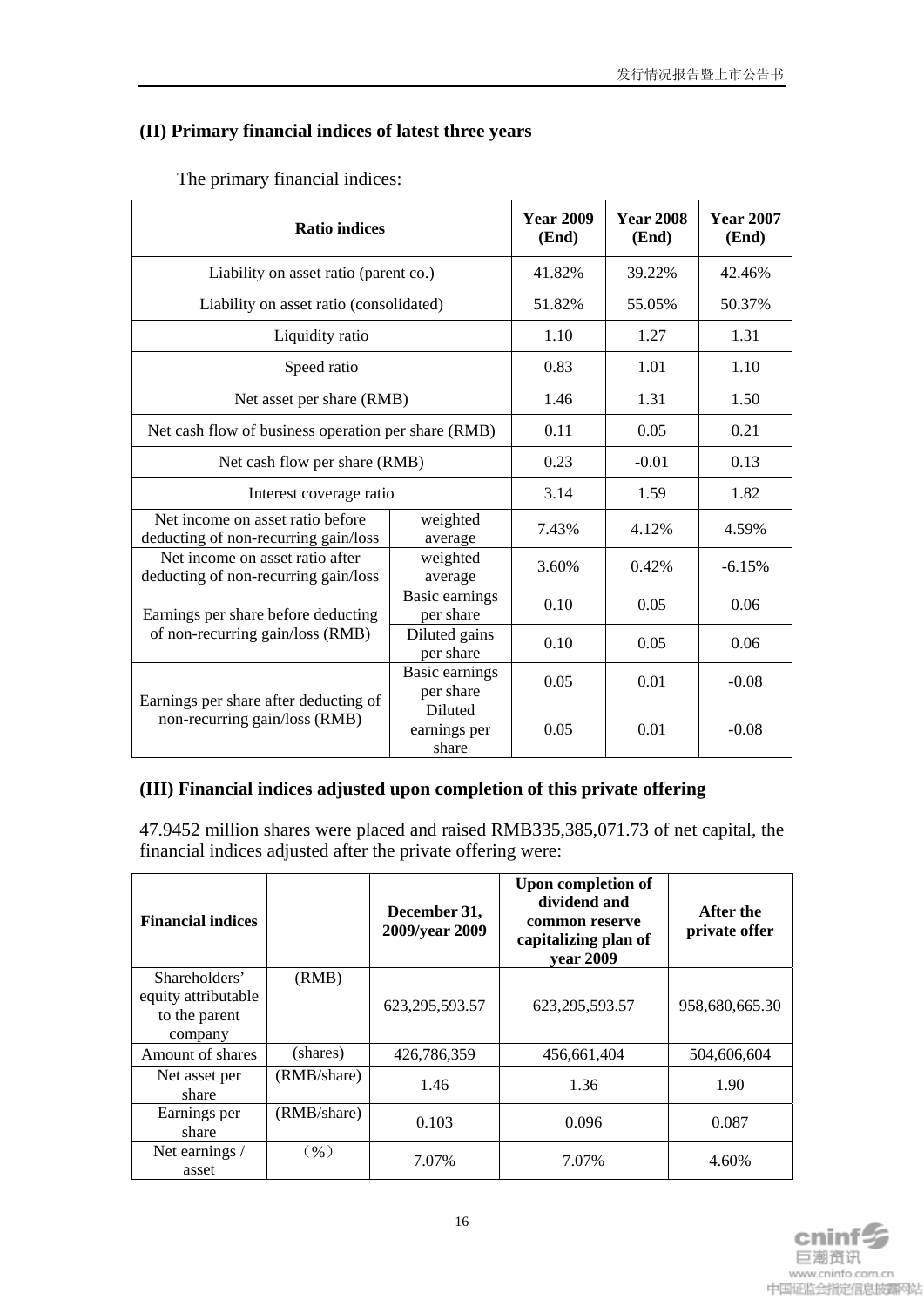## **(IV) Details of non-recurring gain/loss of latest three years**

| Non-recurring gain and loss items                                                                                                                                                                                                                                                                                                 | <b>Year 2009</b> | <b>Year 2008</b> | <b>Year 2007</b> |
|-----------------------------------------------------------------------------------------------------------------------------------------------------------------------------------------------------------------------------------------------------------------------------------------------------------------------------------|------------------|------------------|------------------|
| Gain/loss from disposal of non-working<br>capital, including the neutralized part of the<br>impairment provision provided already                                                                                                                                                                                                 | -770,498.33      | $-25,534.84$     | 55,761.72        |
| Government subsidy recorded into current<br>(except<br>for<br>those<br>income<br>account<br>immediately related to the Company's<br>business and granted at certain amount<br>stipulated by the national government)                                                                                                              | 5,359,369.24     | 3,417,346.29     | 11,756,035.47    |
| Gain/loss from debt reorganization                                                                                                                                                                                                                                                                                                | $-1,835,416.43$  | $-3,372,824.52$  | 344,176.42       |
| Gain/loss from change of fair value of<br>transactional<br>asset<br>and<br>liabilities,<br>and<br>gains<br>from<br>disposal<br>of<br>investment<br>transactional financial assets and liabilities<br>and sellable financial assets, other than valid<br>period value instruments related to<br>the<br>Company's common businesses | 16,614,079.31    | 33,005,842.49    | 2,069,943.32     |
| Restoring of receivable account impairment<br>provision tested individually                                                                                                                                                                                                                                                       |                  | $-266,607.85$    |                  |
| Gain/loss from entrusted loans                                                                                                                                                                                                                                                                                                    | 308,534.09       |                  |                  |
| Gain/loss from change of fair value of<br>investment property measured at fair value in<br>follow-up measurement                                                                                                                                                                                                                  | 6,322,964.35     | $-4,935,520.24$  | 42,321,760.27    |
| non-operational<br><b>Net</b><br>of<br>other<br>amount<br>gain/expenses other than the above                                                                                                                                                                                                                                      | $-834,677.79$    | $-3,275,491.00$  | 4,027,266.06     |
| Other gain/loss items satisfying the definition<br>of non-recurring gain/loss account                                                                                                                                                                                                                                             |                  |                  | 1,360,833.10     |
| Total of non-recurring gain/loss<br>(influence on total profit)                                                                                                                                                                                                                                                                   | 25,164,354.44    | 24,547,210.33    | 61,935,776.36    |
| Less: Influence of income tax                                                                                                                                                                                                                                                                                                     | 1,389,222.90     | 3,525,887.89     | 1,224,435.76     |
| Net non-recurring gain/loss<br>(influence on net profit)                                                                                                                                                                                                                                                                          | 23,775,131.54    | 21,021,322.44    | 60,711,340.60    |
| Influence of minor shareholders' gain/loss                                                                                                                                                                                                                                                                                        | 1,027,536.16     | 151,468.34       | 3,699,121.39     |
| on net profit<br>attributable<br>Influence<br>to<br>common shareholders of the parent company                                                                                                                                                                                                                                     | 22,747,595.38    | 20,869,854.10    | 57,012,219.21    |
| Net profit attributable to common share<br>holders of the Company after deducting of<br>non-recurring gain/loss                                                                                                                                                                                                                   | 21,304,916.08    | 2,391,027.81     | $-32,626,195.59$ |



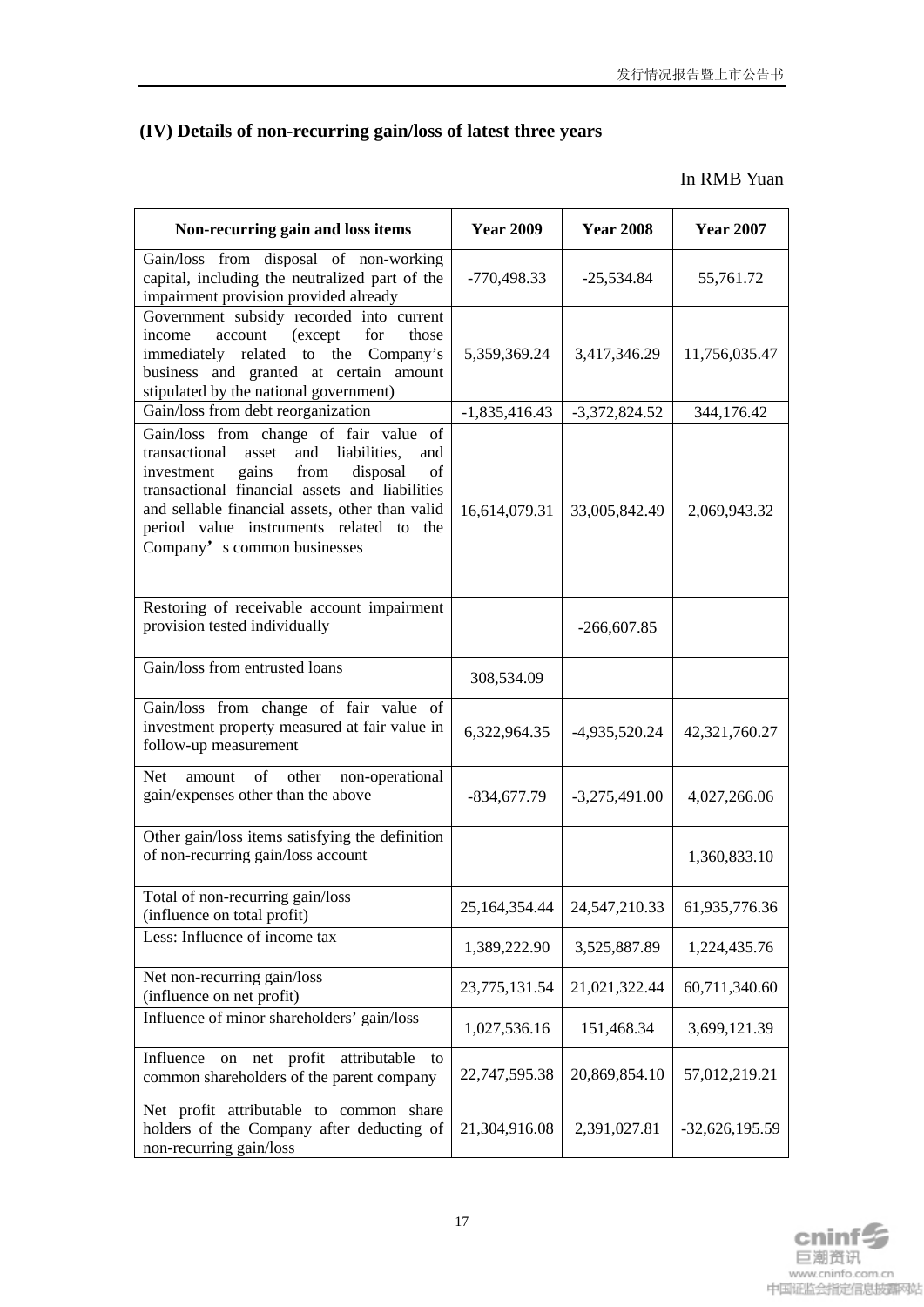## **II. Management analyzing**

## **(I) Profitability analyze**

Primary indices reflecting the profitability of the Company in the latest three years:

| In RMB Yuan |  |
|-------------|--|
|-------------|--|

| <b>Items</b>                                                                                                       | <b>Year 2009</b>  | <b>Year 2008</b> | <b>Year 2007</b> |
|--------------------------------------------------------------------------------------------------------------------|-------------------|------------------|------------------|
| Turnover                                                                                                           | 912,979,118.31    | 784,720,562.64   | 640,246,885.64   |
| Operation cost                                                                                                     | 749, 102, 723. 26 | 645,609,306.60   | 536,294,233.72   |
| Financial expenses                                                                                                 | 18,013,928.09     | 28, 184, 199. 42 | 27,991,185.35    |
| Asset impairment loss                                                                                              | 10,506,669.12     | 10,836,592.54    | 11,934,843.65    |
| Gain/loss from change of fair value                                                                                | 6,322,964.35      | -4,935,520.24    | 42, 431, 760. 27 |
| Investment income                                                                                                  | 16,912,970.16     | 32,912,191.74    | 379,279.76       |
| Operation profit                                                                                                   | 43,189,525.60     | 19,462,606.89    | 5,976,620.54     |
| Non-operational income                                                                                             | 8,181,048.77      | 5,132,826.09     | 21,572,038.08    |
| Non-operational expenditure                                                                                        | 6,262,272.08      | 8,283,359.72     | 3,698,134.85     |
| Total profit                                                                                                       | 45,108,302.29     | 16,312,073.26    | 23,850,523.77    |
| Net profit                                                                                                         | 36,936,912.13     | 19,222,508.50    | 23,498,080.51    |
| Net profit attributable to the owners of parent<br>CO.                                                             | 44,052,511.46     | 23,260,881.91    | 24,386,023.62    |
| Net profit attributable to the shareholders of the<br>parent company after deducting of non-recurring<br>gain/loss | 21,304,916.08     | 2,391,027.81     | $-32,626,195.59$ |

The issuer has been making profit in the latest three years, net profit after deducting of non-recurring gain/loss was increasing continuously, and the profitability was growing significantly.

Net profit after deducting of non-recurring gain/loss in 2008 and 2009 was RMB2.39 million and RMB21.30 million respectively, which had increased significantly year on year.

Net profit after deducting of non-recurring gain/loss turned positive in 2008, which was caused by increasing of main business turnover and gross profit as well. The business turnover of 2008 increased by 22.57% over that of 2007, the gross profit ratio increased from 16.24% to 17.73%, the gross profit amount of 2008 has increased by RMB35.16 million over 2007.

Significant increase of net profit after deducting of non-recurring gain/loss in 2009 over 2008 was caused by YoY increasing of business turnover and gross profit. Enlarging of high-end curtain wall product portion has also contributed to the increasing of gross profit ratio.

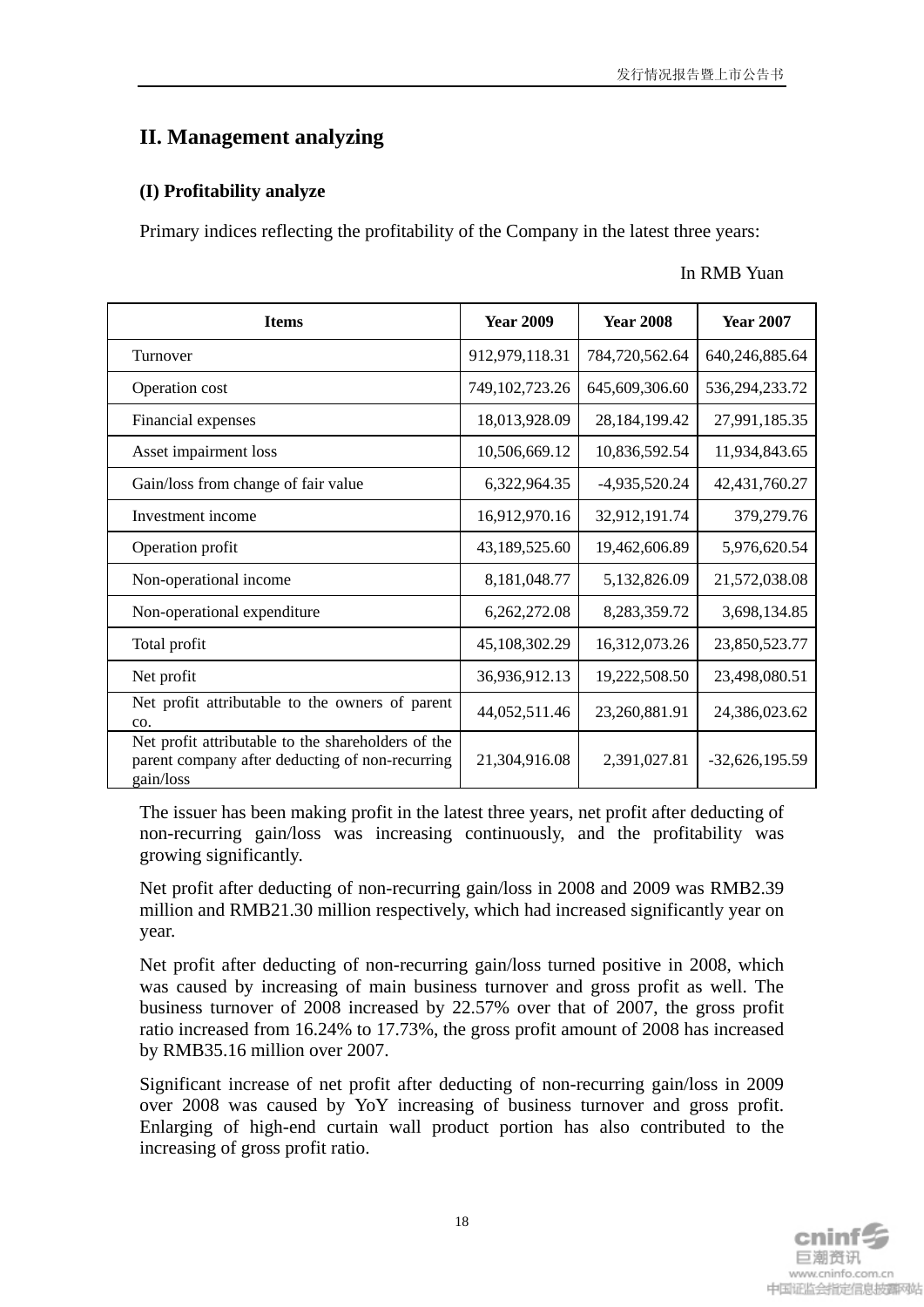## **(II) Cash flow analyze**

Composition of cash flow in latest three years:

| <b>Items</b>                                     | Inflow           | Percenta<br>ge | Outflow           | Percent<br>age | <b>Net amount</b> |
|--------------------------------------------------|------------------|----------------|-------------------|----------------|-------------------|
| <b>Year 2009</b>                                 |                  |                |                   |                |                   |
| Net Cash flow generated by<br>business operation | 911,999,134.65   | 52.75%         | 865,300,218.73    | 53.08%         | 46,698,915.92     |
| Cash flow from investment<br>activities          | 28,293,070.40    | 1.64%          | 17,722,123.33     | 1.09%          | 10,570,947.07     |
| Cash flow from issuing of<br>securities          | 788,469,885.77   | 45.61%         | 747,176,044.87    | 45.83%         | 41,293,840.90     |
| <b>Total</b>                                     | 1,728,762,090.82 | 100%           | 1,630,198,386.93  | 100%           | 98,563,703.89     |
| <b>Year 2008</b>                                 |                  |                |                   |                |                   |
| Net Cash flow generated by<br>business operation | 790,443,052.09   | 69.42%         | 767, 349, 316. 91 | 67.17%         | 23,093,735.18     |
| Cash flow from investment<br>activities          | 80,723,101.06    | 7.09%          | 69,889,383.59     | 6.12%          | 10,833,717.47     |
| Cash flow from issuing of<br>securities          | 267,518,000.00   | 23.49%         | 305,125,980.85    | 26.71%         | -37,607,980.85    |
| <b>Total</b>                                     | 1,138,684,153.15 | 100%           | 1,142,364,681.35  | 100%           | $-3,680,528.20$   |
| <b>Year 2007</b>                                 |                  |                |                   |                |                   |
| Net Cash flow generated by<br>business operation | 757,033,791.33   | 46.84%         | 675,138,341.90    | 43.13%         | 81,895,449.43     |
| Cash flow from investment<br>activities          | 10,040,227.90    | 0.62%          | 30,636,355.30     | 1.96%          | $-20,596,127.40$  |
| Cash flow from issuing of<br>securities          | 849,000,000.00   | 52.53%         | 859, 595, 155.44  | 54.91%         | $-10,595,155.44$  |
| <b>Total</b>                                     | 1,616,074,019.23 | 100%           | 1,565,369,852.64  | 100%           | 50,704,166.59     |

#### In RMB yuan

For year 2008, the net cash flow of business operation was RMB23,093,735.18, significantly decreased from RMB81,895,449.43 of year 2007. This was mainly caused by increasing of inventory at end of 2008 by RMB52,681,776.26 over that at end of 2007, and caused increasing of cash outflow for business operation. In 2009, along with the increasing of sales income and retrieving of receivable accounts, RMB46,698,915.92 of net inflow from business operation has occurred.

Net cash flow of investment was negative in 2007, this was in connection with expanding of production scale. Net cash flow of investment turned to RMB10,833,717.47 positive, which was caused by disposing most of the disposable financial assets in 2008 and brought great amount of net cash inflow from investment. Net cash outflow of financing operations was mainly the loan interests paid by the Company.

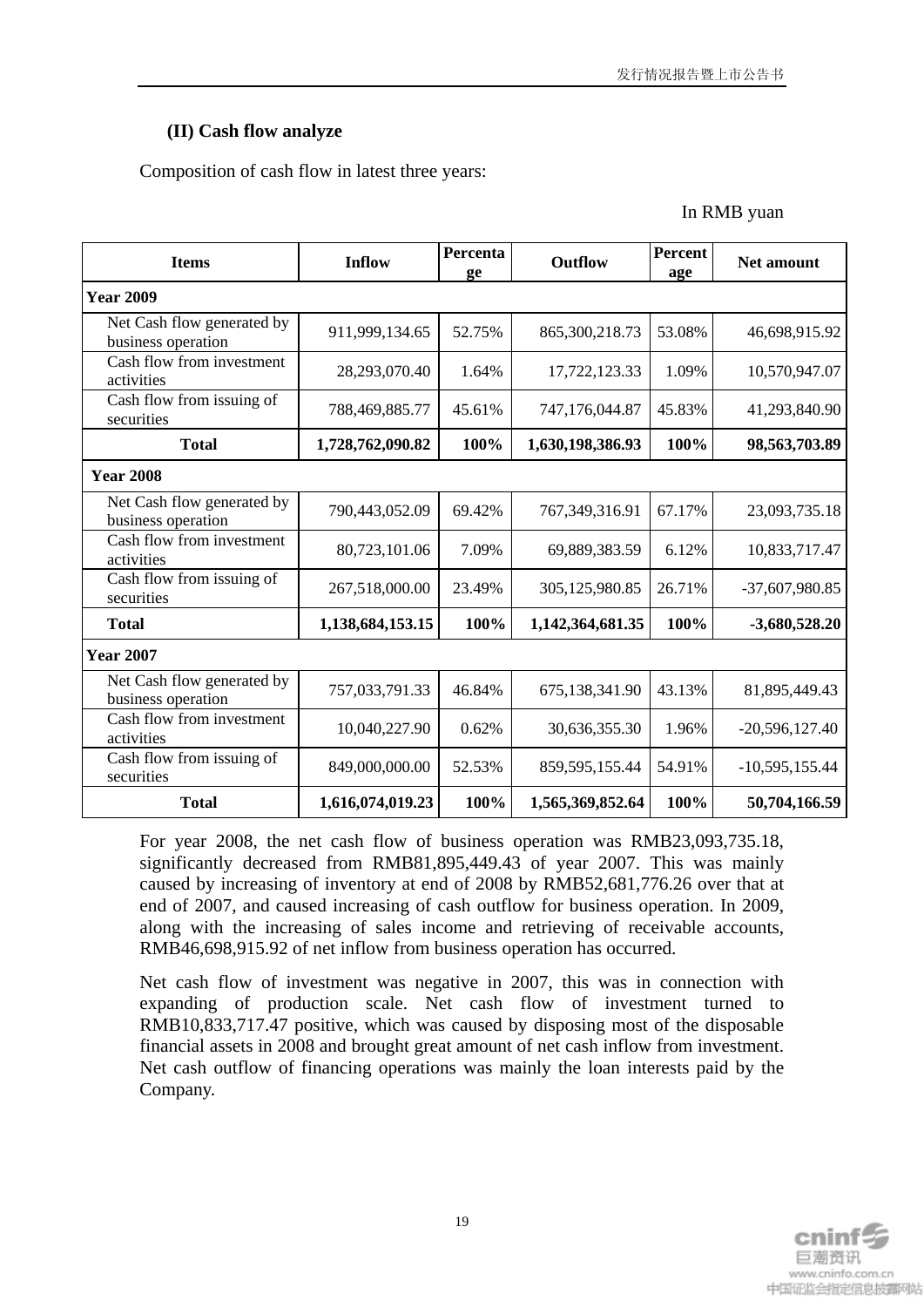# **Chapter IV. Application of the Capital Raised**

## **I. Basic information of capital application**

The capital raised this time was predicted up to RMB350 million, and will be invested into the following projects:

| No.            | <b>Projects</b>                                                                            | <b>Filing authority</b><br>and Ref. No.                                               | <b>Total</b><br>investment<br><b>RMB0'000</b> | <b>Proposed</b><br>investment by<br>the capital<br>raised<br>(RMB0'000) | Projected<br>construction<br>period |
|----------------|--------------------------------------------------------------------------------------------|---------------------------------------------------------------------------------------|-----------------------------------------------|-------------------------------------------------------------------------|-------------------------------------|
| $\mathbf{1}$   | Energy-saving<br>curtain wall and PV<br>curtain<br>wall<br>production<br>expanding project | Development<br>and Reformation<br>Committee<br>of<br>Nanchang<br>洪发改工交备<br>字[2009]64号 | 30,055                                        | 21,000                                                                  | 12 months                           |
| $\overline{2}$ | Expanding of PSD<br>project                                                                | Development<br>and Reformation<br>Committee<br>of<br>Nanchang<br>洪发改工交备<br>字[2009]63号 | 20,446                                        | 14,000                                                                  | 12 months                           |
|                | Total                                                                                      |                                                                                       | 50,501                                        | 35,000                                                                  |                                     |

Without changing the projects financed by the capital raised in this private offering, the Board of Directors of the Company has made certain adjustment on the sequence and amount of investment according to practical needs of the projects. In case the Company financed the projects by its own fund or bank loans before the input of capital by this private offering, the fund or loans will be replaced as soon as the capital was input by the private offering.

## **II. Profiles of the investment projects**

# **(I) Energy-saving curtain wall and PV curtain wall production expanding**

**project** 

## **1. Productivity**

According to the needs of production, the Company is going to enlarge the workshops and install new equipment, this should increase the productivity of energy-saving curtain wall and PV curtain wall production by 1.4 million square meters and sales income by RMB1 billion per year. The technical advantage and industrial foundation will be consolidated and the product lines will be upgraded.

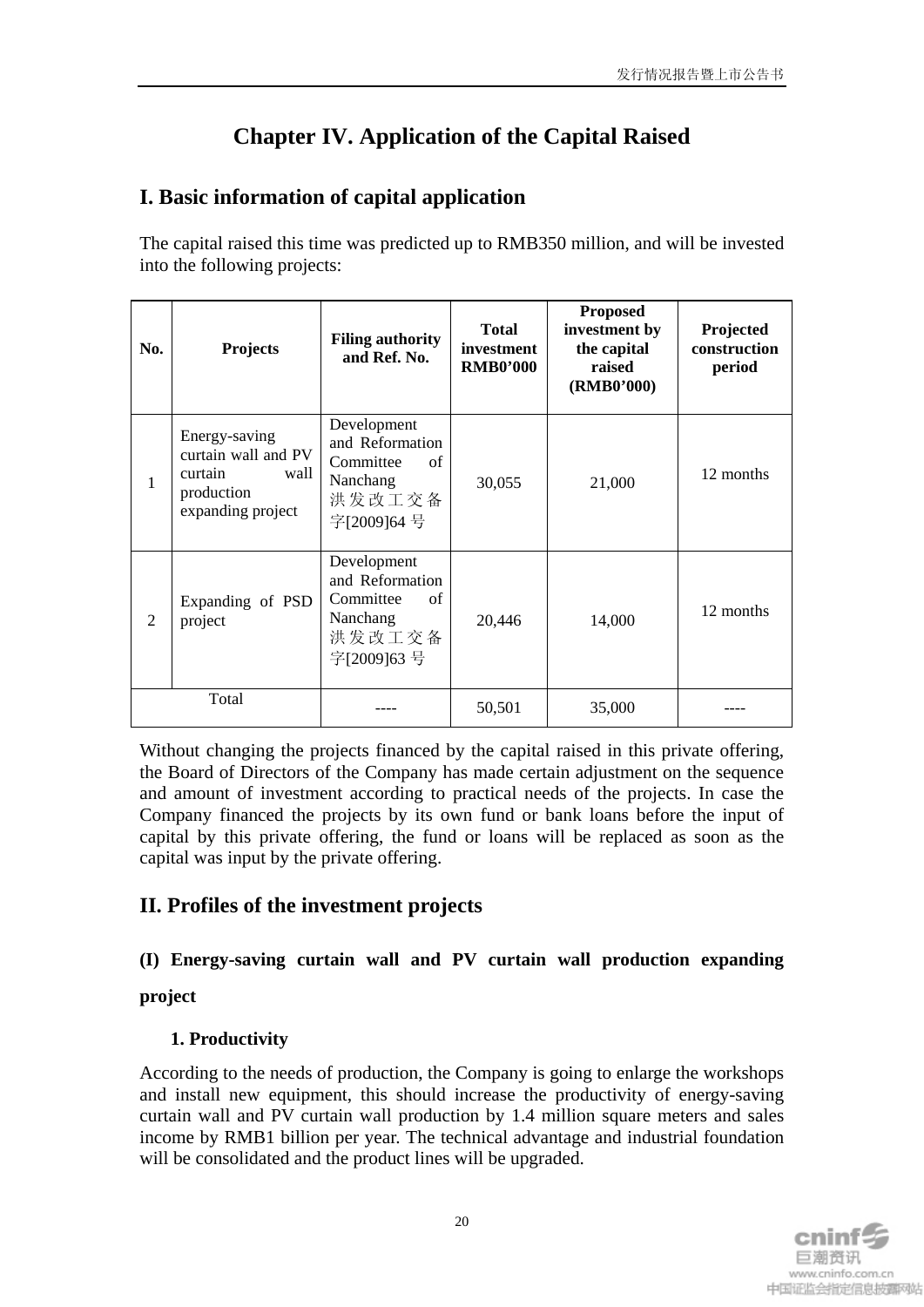## **2. Investment budget**

The energy-saving curtain wall and PV curtain wall production project will be invested with RMB300.5517 million in total, including RMB170.5517 of construction work, and RMB130 million of fundamental working capital. RMB210 million of the capital raised by this private offering will be invested into this project, including RMB170 million of construction work and RMB40 million for fundamental working capital. The shorted part will be financed by the Company independently.

## **3. Main financial indices**

| No.            | Name of the project                                                      | Unit | <b>Value</b> |
|----------------|--------------------------------------------------------------------------|------|--------------|
| 1              | Overall return on investment (ROI)                                       | $\%$ | 35.00        |
| 2              | Net profit on capital (BOE)                                              | $\%$ | 26.25        |
| 3              | investment pay-back<br>Static<br>period<br>(before fund raising and tax) | Year | 3.51         |
| $\overline{4}$ | Static investment pay-back period (after<br>fund raising and tax)        | Year | 4.23         |
| 5              | (Before fund raising and tax) Internal<br>gain rate of investment        | $\%$ | 46.70        |
| 6              | (After tax upon capital fund) Internal<br>gain rate of project capital   | $\%$ | 34.25        |

## **4. Subject of project operation**

Fangda Decoration – subsidiary of the Issuer, is the subject of project operation. Fangda Decoration has setup a branch company in Nanchang Jiangxi to handle the project.

## **5. Location and land of the project**

The project is planned to be constructed in Nanchang Jiangxi.

The land for construction is of 25,900.05 square meters located in Nanchang High-tech Zone (Land license No. 高新国用(2009)第1-017号), which was input by Fangda New Materials to Fangda Decoration approved by its shareholder's meeting.

## **6. Environment projection**

The Report of Environment Influence of the project was approved by Environment Protection Bureau of Nanchang with document 洪环监督[2009]278号. The industrial waste discharge and noise treatment of the project is complying with the national standard.

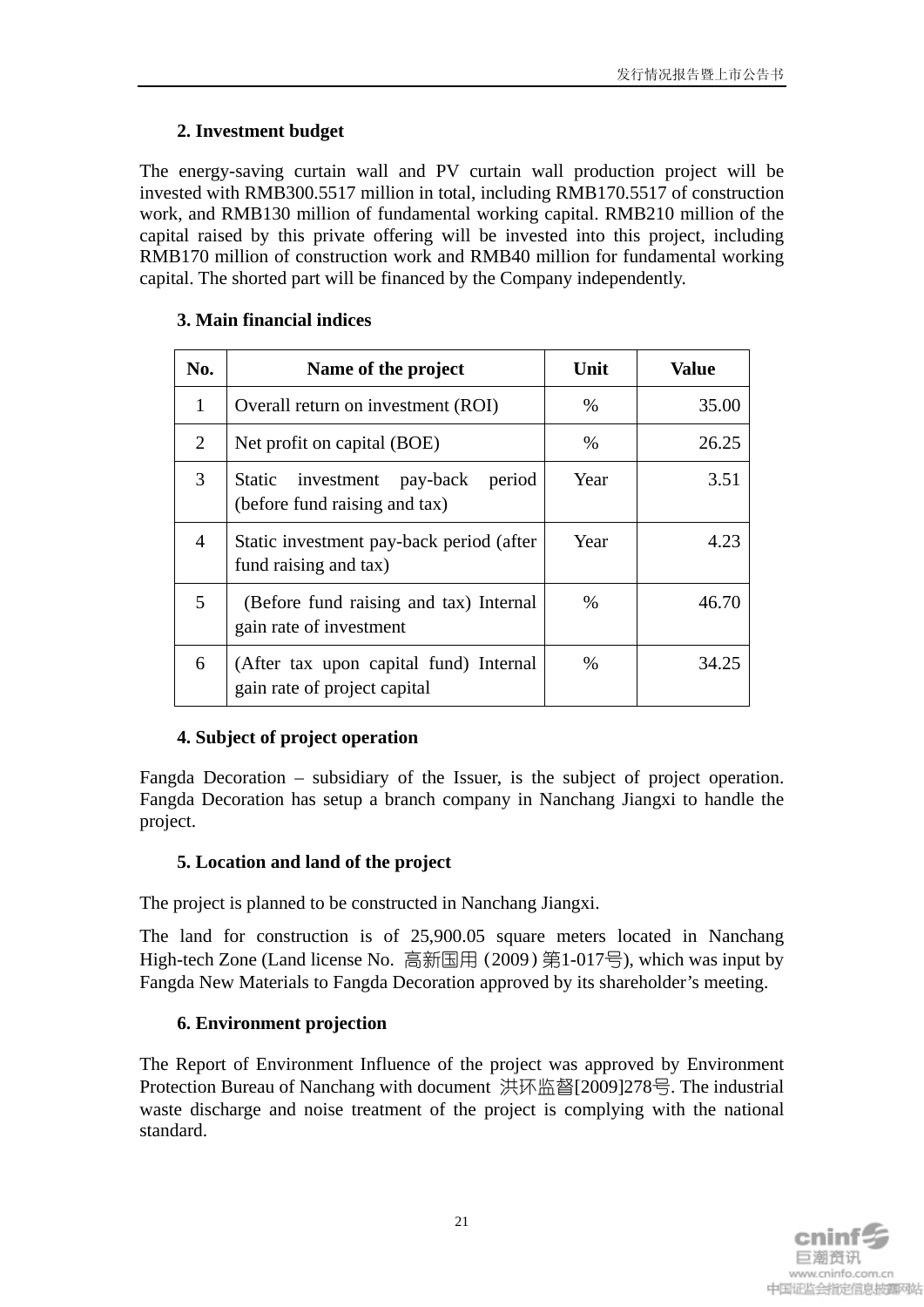## **(II) Metro platform screen door production expanding project**

## **1. Productivity**

According to the needs of production, the Company is going to enlarge the workshops and install new equipment, which should increase the productivity of metro platform screen door production by 6500 units and income of RMB400 million (tax included) per year.

## **2. Investment budget**

The project is proposed for total investment of RMB204.4622 million including RMB124.4622 million in construction work and RMB80 million of fundamental working capital. Among them, RMB140 million will be financed by the private offering, including RMB120 million for construction work and RMB20 million for working capital. The shorted part will be financed by the Company independently.

#### **3. Main financial indices**

| No. | Name of the project                                                    | Unit | <b>Value</b> |
|-----|------------------------------------------------------------------------|------|--------------|
| 1   | Overall return on investment (ROI)                                     | $\%$ | 28.07        |
| 2   | Net profit on capital (BOE)                                            | $\%$ | 23.89        |
| 3   | Static investment pay-back period (before)<br>fund raising and tax)    | Year | 4.05         |
| 4   | Static investment pay-back period (after fund<br>raising and tax)      | Year | 4.51         |
| 5   | (Before fund raising and tax) Internal gain<br>rate of investment      | $\%$ | 36.15        |
| 6   | (After tax upon capital fund) Internal gain rate<br>of project capital | $\%$ | 30.60        |

## **4. Subject of project operation**

Fangda Automatic – the subsidiary of the Issuer, is the subject of project operation. Fangda Automatic has setup a branch company in Nanchang Jiangxi to handle the project operation.

## **5. Location and land of the project**

The project is planned to be constructed in Nanchang Jiangxi.

The land for construction is of 21,768.54 square meters located in Nanchang High-tech Zone (Land license No. 高新国用(2009)第1-018号), which was input by Fangda New Material into Fangda Decoration approved by its shareholder's meeting.

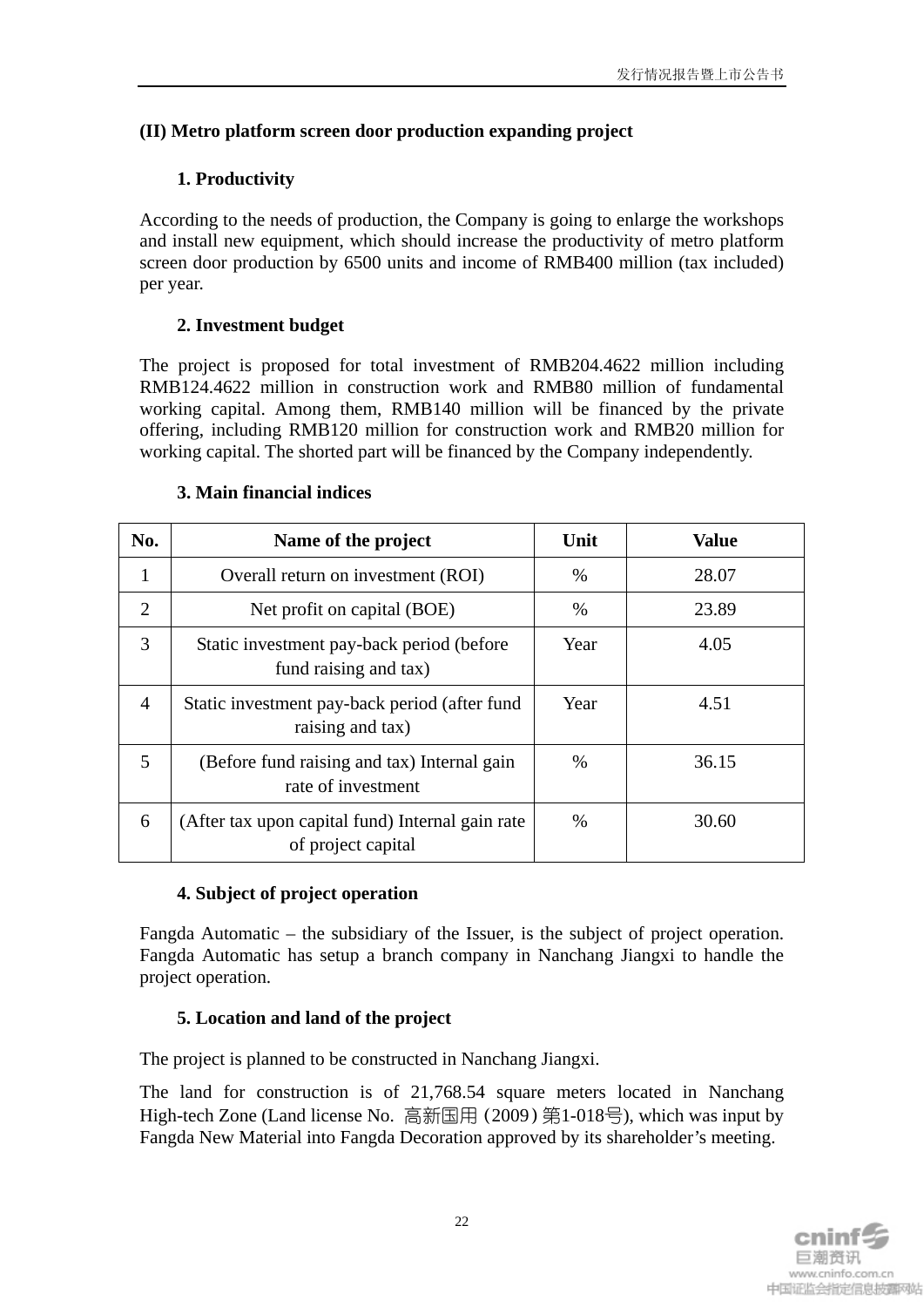## **6. Environment projection**

The Report of Environment Influence of the project was approved by Environment Protection Bureau of Nanchang with document 洪环监督[2009]279号. The industrial waste discharge and noise treatment of the project is complying with the national standard.

#### **III. Particulars about storage of the capital raised**

The Company has established regulations regarding storage of raised capital and will strictly implement it. Capital input will be saved in the following special accounts and used strictly for the proposed projects:

(I) Name of the Bank: China Construction Bank OCT Branch

Account No. 44201518300059000055

Name of the account: China Fangda Group Co., Ltd.

(II) Name of the Bank: CITIC Bank Shenzhen Jinshan Branch

Account No. 7442310182600028891

Name of the account: China Fangda Group Co., Ltd.

A 3-party supervisory agreement has been entered by the Sponsor, the Banks, and the Company within one month since the capital input according to the "Capital Raising Administration Rules of Shenzhen Stock Exchange". All of the parties of the agreement will supervise the using of capital raised.

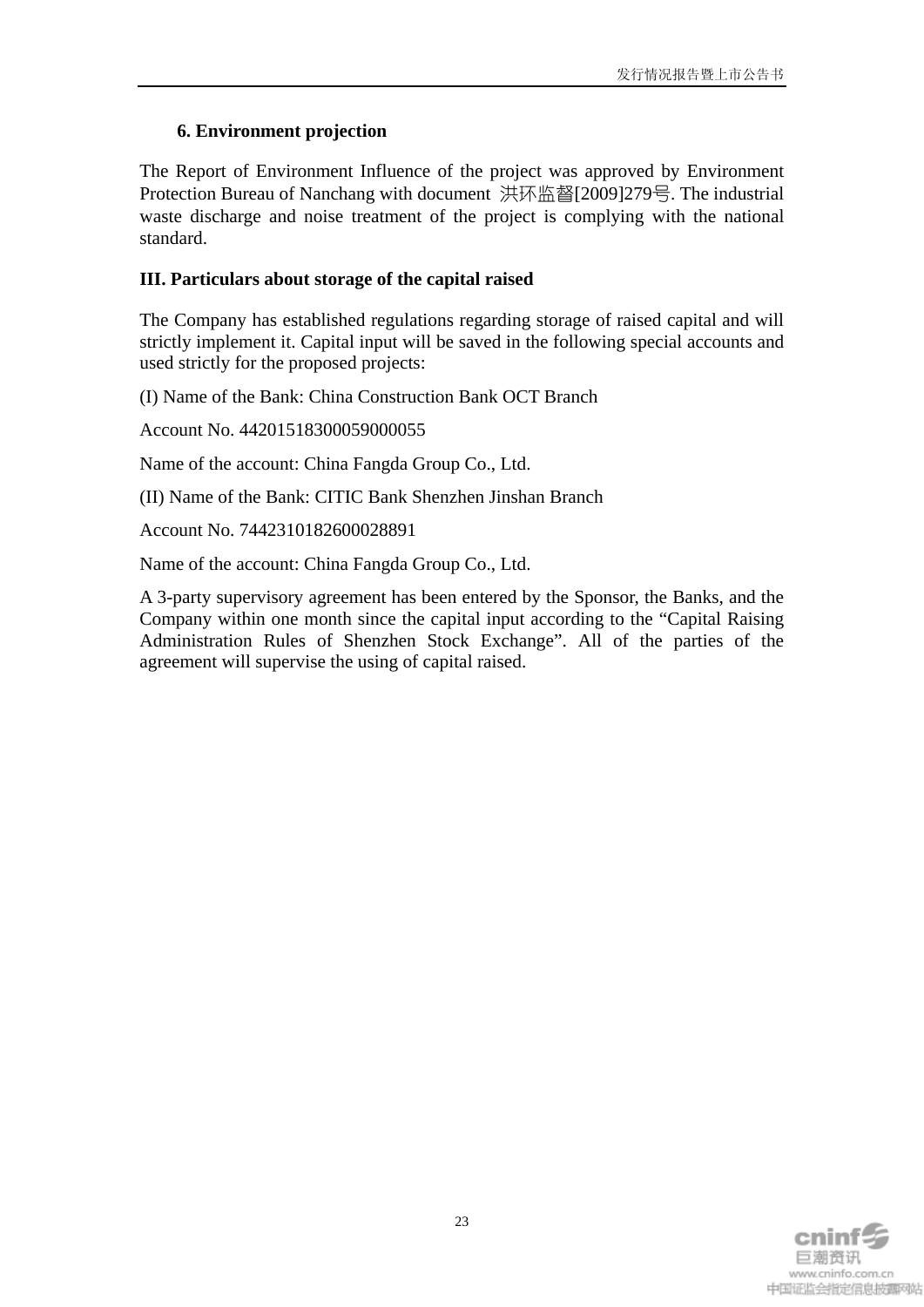# **Chapter V. Opinions of the Agency Institutions**

## **I. Sponsor's conclusive opinions on the validity of offering procedures and**

#### **subscribers**

Zhongshan Securities Co., Ltd. – the Sponsor, deems that: "This private offering has been approved at the 1st provisional shareholders' meeting 2009 of the Company, and obtained approval from CSRC as well. The whole procedures were under the principle of fair and just. Deciding of offering list, delivering of subscribing invitation, receiving and validation of subscribing application, pricing and placing procedures were testified by Beijing Jingtian Gongcheng Law Firm, and were complying with the laws, regulations and administrative rules regarding private offering of shares. Thus the result of the private offering was fair and just."

## **II. Sponsor's conclusive opinion on sponsoring the listing of shares of this private**

## **offering**

Zhongshan Securities has verified the information carried in the listing documents prepared by the Issuer, and deems that they were authentic, complete and complying with the requirements. No false record, misleading statement or major omission was found. The Issuer has been complying with the Company Law of PRC, Securities Law of PRC, and Listing Rules of Shenzhen Stock Exchange, and was qualified for listing. The Issuer has established a healthy legal person administration structure with rigorous regulations regarding information disclosure. The Sponsor is willing to sponsor the listing of shares from the private offering and to assume responsibilities as the sponsor.

## **III. The attorney's conclusive opinions on the validity of offering procedures and**

#### **subscribers**

Beijing Jingtian Gongcheng Law Firm - the attorney of the Issuer, deems that, the issuer has obtained necessary authorizations and approvals before undertaking the private offering. The objects and procedures of the private offering were complying with the Administration Rules of Stock Placing by PLC, the Detailed Rules, Securites Placing and Distribution Rules as well as the Share Offering Plan. The result of the offering was fair and just and complying with the Administration Rules of Stock Placing by PLC, the Detailed Rules, Securites Placing and Distribution Rules, thus valid and effective. The content and form of the legal documents such as the Subscribing Invitation, the Supplementary Regulations of Subscribing Invitation for Private Offering by Fangda Group, the Subscribing Offer, and Share Subscribing Agreement were complying with the laws and regulations, thus valid and effective.

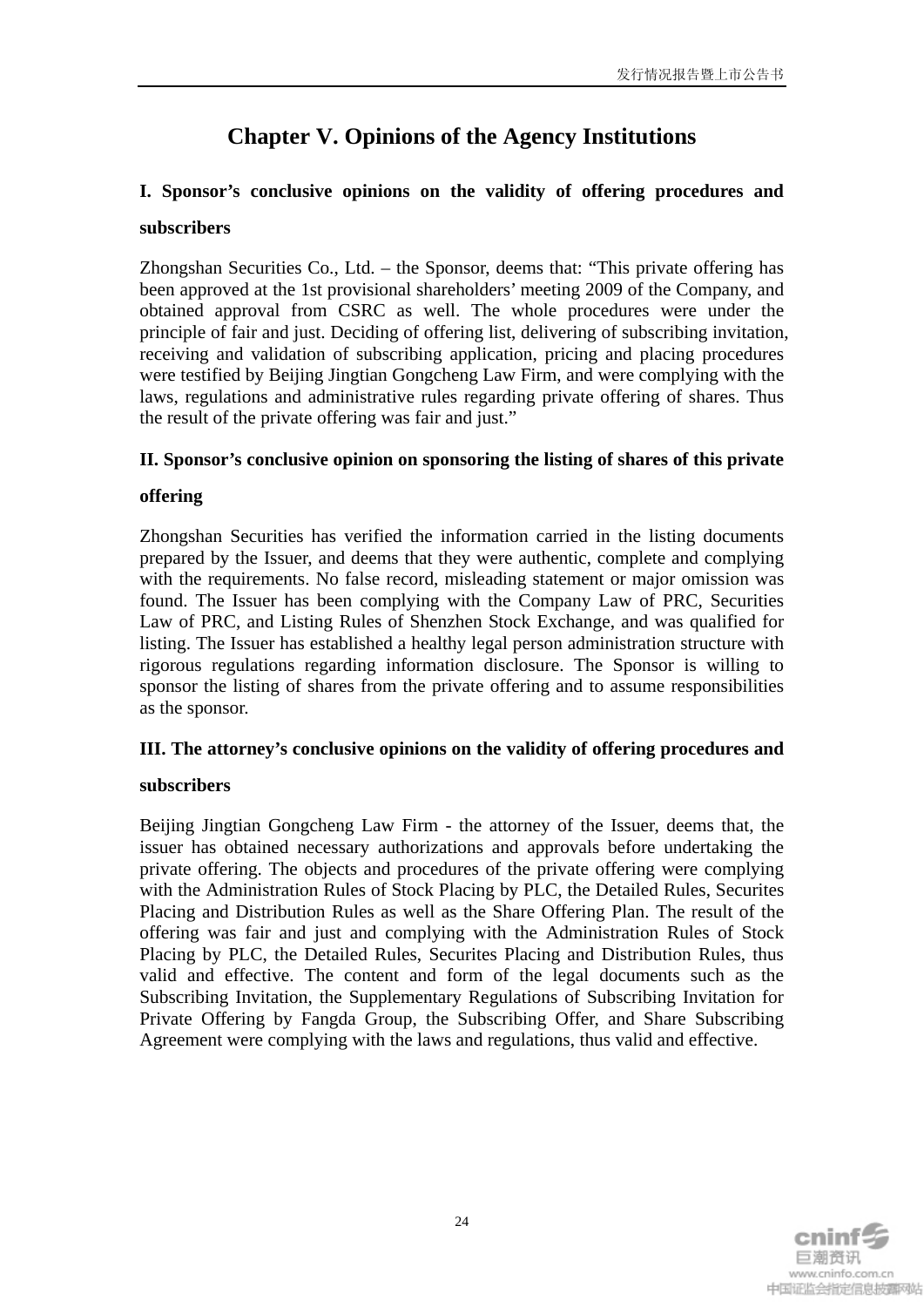# **Chapter VI. Listing Date and Amount of the New Shares**

The 47.9452 million shares raised in the private offering have been registered with China Securities China Securities Depository & Clearing Corporation Ltd. Shenzhen Branch on June 21, 2010.

The newly raised shares were A shares with trade restriction period and will be listed on July 15, 2010. According to related regulations of Shenzhen Stock Exchange, the Company's share price on July 15, 2010 will be free of ex-rights, and has no limitation of fluctuation scale.

Shares subscripted by the investors during this private issuing are subject to 12 months of trade restriction period, and will be released for public offer on July 15 2011.

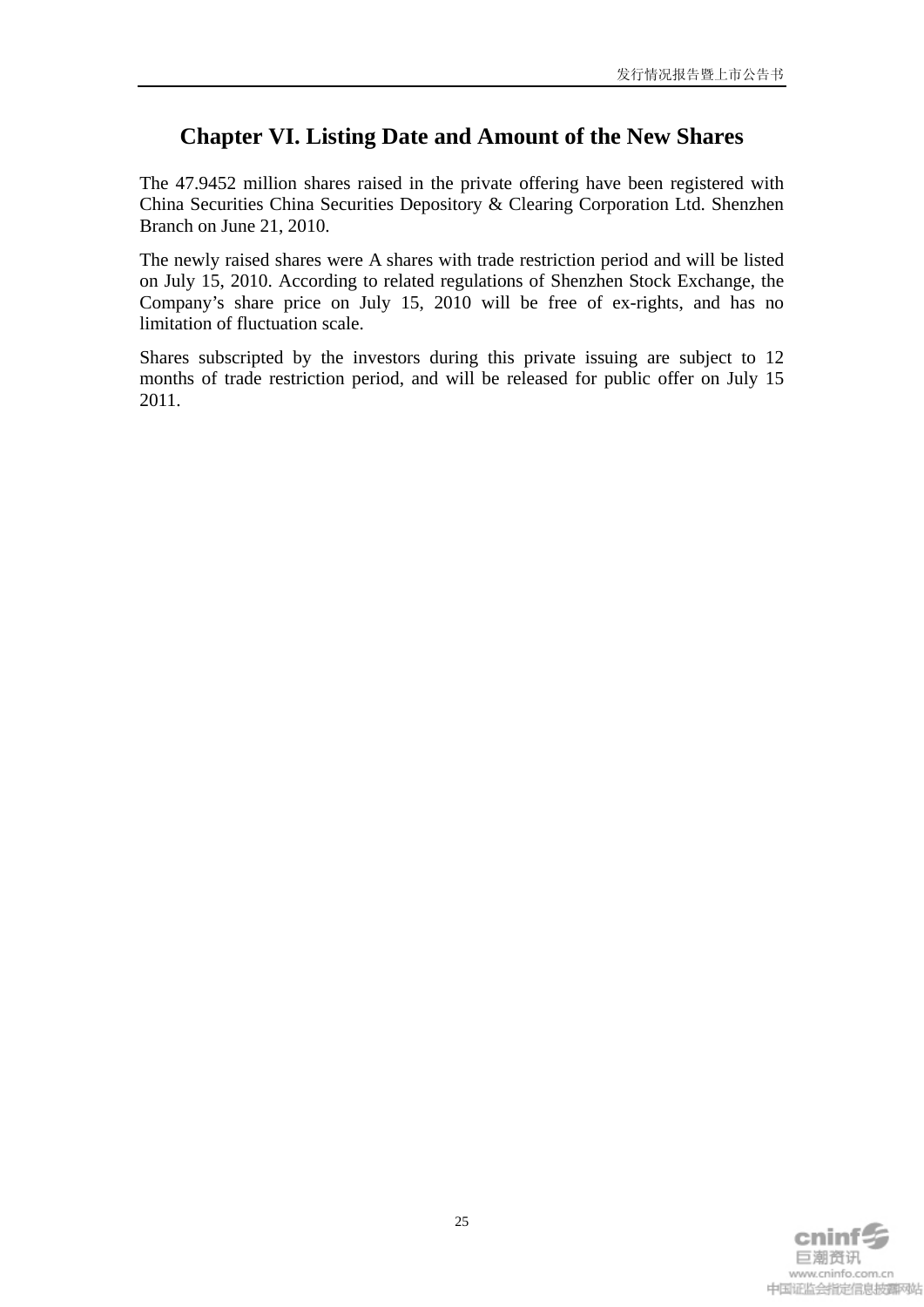# **Chapter VII. Institutions in Connection with the Private**

# **Offering**

#### **I. The Sponsor (the primary distributor)**

Name: Zhongshan Securities Co., Ltd. Legal representative: Wu Yongliang Representative of the Sponsor: Li Yi, He Lihui Project coordinator: Cui Lei Members of project team: Luan Xinlin, Li Wei, Yuan Qing, He Le, Liu Cheng Office address: 1103 New World Center, 6009 Yitian Road, Futian Shenzhen Tel: 0757-82520746, 0755-82520571 Fax: 0755-23982961 0755-82783767 0755-82520411

#### **II. Attorney of the Issuer**

Name: Beijing Jingtian Gongcheng Law Firm Responsible person: Zhang Xusheng Lawyers assigned for the project: Kong Yuquan, Hu Anxi Office address: 2401 New World Center, 6009 Yitian Road, Futian Shenzhen Contact number: 0755-23982200 Fax: 0755-23982211

#### **III. The capital verification agency of the Issuer**

Name: Shenzhen Nanfang Minhe Certified Public Accountants Ltd. Responsible person: Xie Jun CPA signing on reports: Li Qiaoyi, Li Hua Registered address: 7-8/F Electronics Building, 2072 Shennan Road Center, Shenzhen Fax: 0755-82521870 Tel: 0755-82522141

#### **IV. The auditor of the Issuer**

Name: Ascenda Certified Public Accountants Responsible person: Liang Qingmin CPA signing on reports: Lin Kaixin, Chen Zhaoxin Registered address: A-12/F, Global Trade Center, 36 Beishanhuan Rd. East, Dongcheng District, Beijing Fax: 010-59535599 Tel: 010-59535588

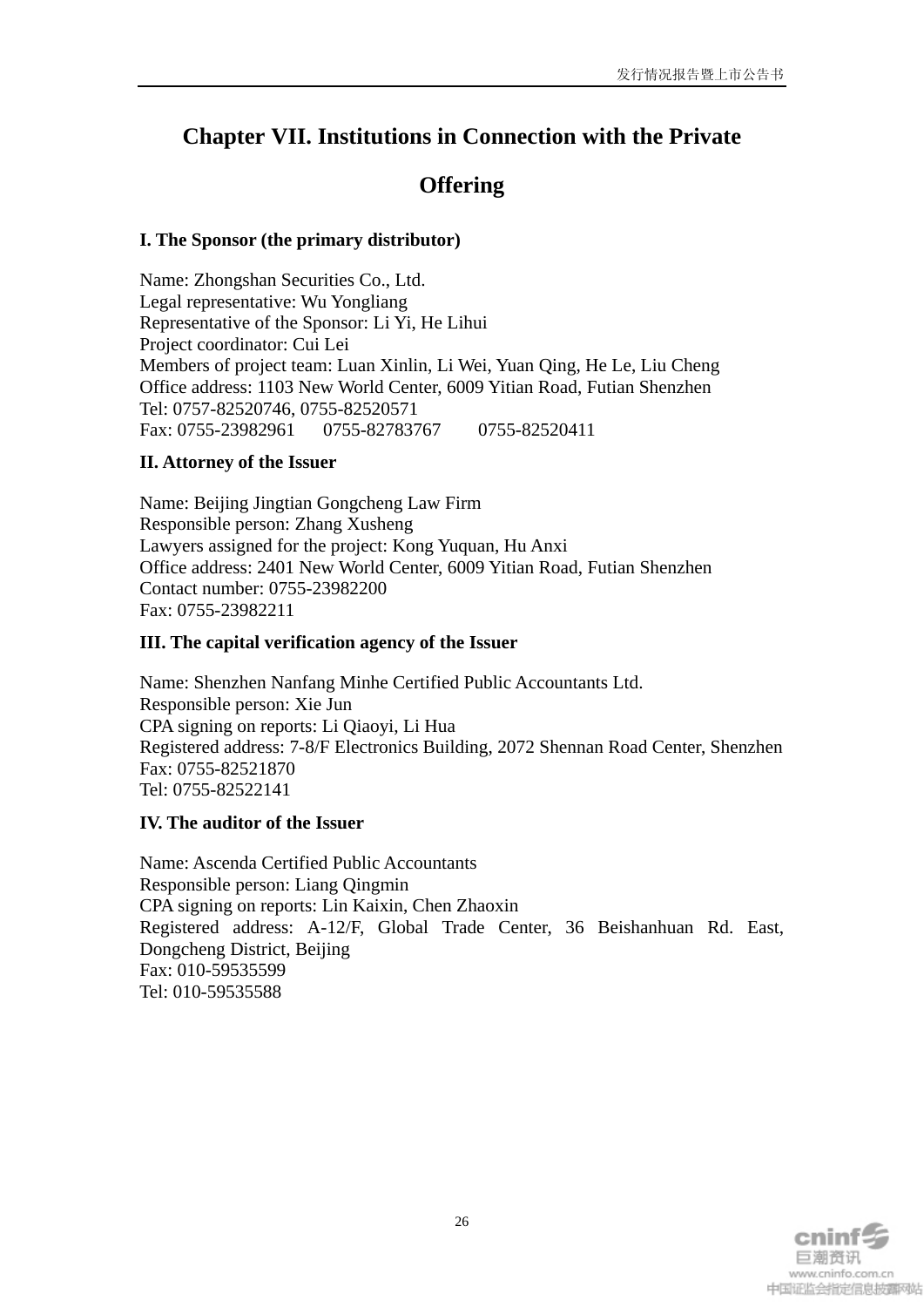